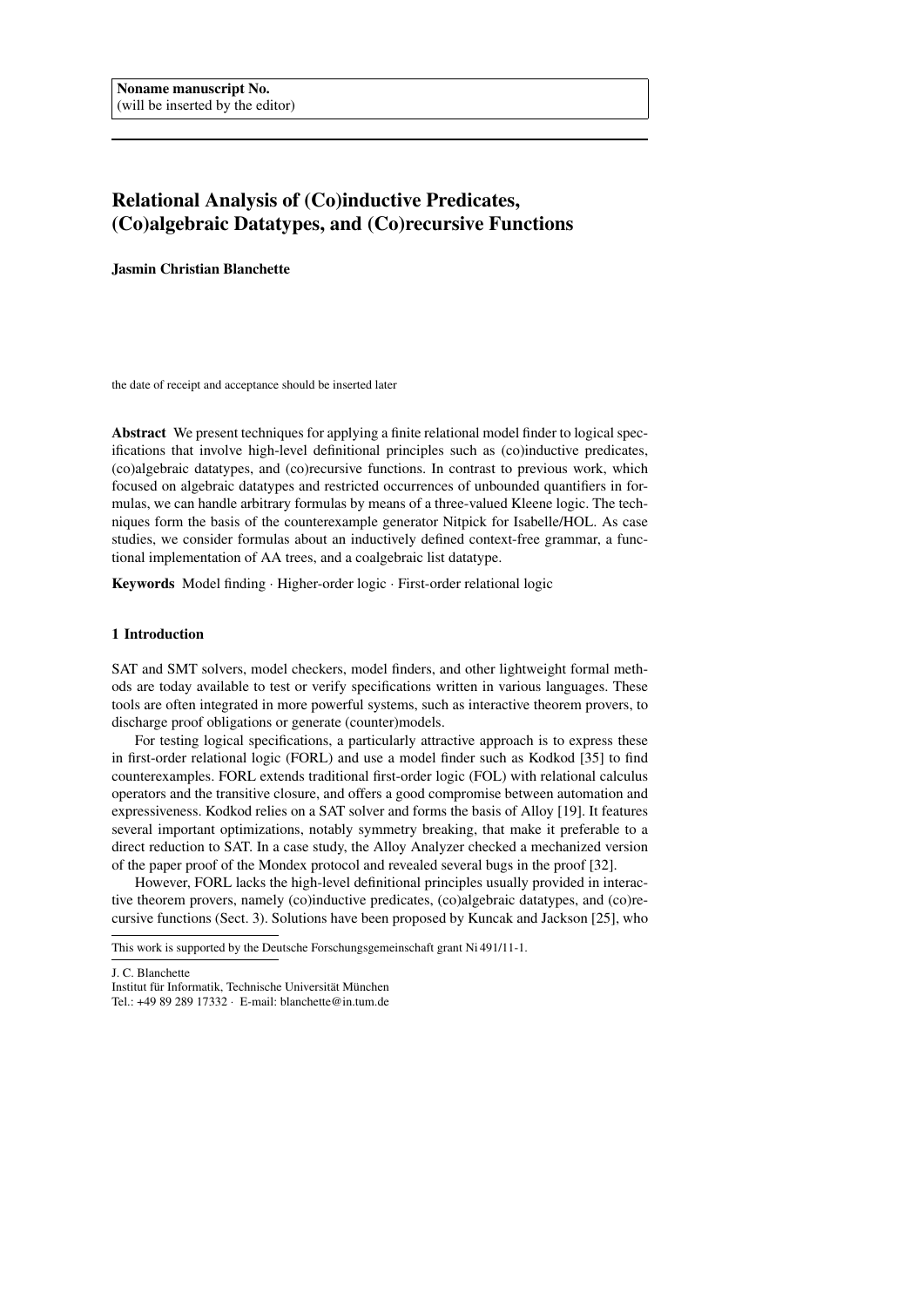modeled lists and trees in Alloy, and Dunets et al. [13], who showed how to translate algebraic datatypes and recursive functions in the context of the first-order theorem prover KIV [3]. In both cases, the translation is restricted to formulas whose prenex normal forms contain no unbounded universal quantifiers ranging over datatypes.

This article generalizes previous work in several directions: First, we lift the unbounded quantifier restriction by using a three-valued logic coded in terms of the binary logic FORL (Sect. 4.2). Second, we show how to translate (co)inductive predicates, coalgebraic datatypes, and corecursive functions (Sect. 5). Third, in our treatment of algebraic datatypes, we show how to handle mutually recursive datatypes (Sect. 5.2).

The use of a three-valued Kleene logic makes it possible to analyze formulas such as *True*  $\vee \forall n^{nat}$ . *P*(*n*), which are rejected by Kuncak and Jackson's syntactic criterion. Un-<br>hounded universal quantification remains problematic in general, but suitable definitional bounded universal quantification remains problematic in general, but suitable definitional principles and their proper handling, in conjunction with various optimizations (Sect. 6), mitigate this problem.

The ideas presented here form the basis of the higher-order counterexample generator Nitpick [8], which is included with recent versions of Isabelle/HOL [29]. Nitpick can be run on putative theorems or on specific subgoals in a proof to spare users the Sisyphean task of trying to prove non-theorems. As a case study, we employ Nitpick on an inductively defined context-free grammar, a functional implementation of AA trees, and a coalgebraic (or "lazy") list datatype (Sect. 7).

To simplify the presentation, we use FOL as our specification language. Issues specific to higher-order logic (HOL) are mostly orthogonal and explained in the paper on Nitpick [8].

## 2 Logics

## 2.1 First-Order Logic (FOL)

The first-order logic that will serve as our specification language is essentially the first-order fragment of HOL [10, 15]. The types and terms are given below.

| Types:                                                           |                                                  | Terms:                  |                                               |
|------------------------------------------------------------------|--------------------------------------------------|-------------------------|-----------------------------------------------|
| $\sigma ::= \alpha$                                              | (type variable)                                  | $t ::= x^{\sigma}$      | (variable)                                    |
|                                                                  | $((\sigma, , \sigma) \kappa)$ (type constructor) |                         | $\mid c^{\tau}(t, \ldots, t)$ (function term) |
| $\tau ::= (\sigma, , \sigma) \rightarrow \sigma$ (function type) |                                                  | $\forall x^{\sigma}$ .t | (universal quantification)                    |
|                                                                  |                                                  |                         |                                               |

The standard semantics interprets the Boolean type o and the constants False<sup>o</sup>, True<sup>o</sup>,  $→$ <sup>(0,0)→0</sup> (implication),  $\simeq$ <sup>(σ,σ)→0</sup> (equality on basic type σ), and *if then else*<sup>(0,σ,σ)→σ. For-<br>mulas are terms of type ο We assume throughout this article that terms are well-typed using</sup> mulas are terms of type o. We assume throughout this article that terms are well-typed using the standard typing rules and usually omit the type superscripts. In conformity with firstorder practice, application of *x* and *y* on *f* is written  $f(x, y)$ , the function type ()  $\rightarrow \sigma$  is identified with  $\sigma$ , and the parentheses in the function term  $c()$  are optional. We also assume that the connectives  $\neg$ ,  $\wedge$ ,  $\vee$  and existential quantification are available.

In contrast to HOL, our logic requires variables to range over basic types, and it forbids partial function application and λ-abstractions. On the other hand, it supports the limited form of polymorphism provided by proof assistants for HOL [18,29,34], with the restriction that type variables may only be instantiated by atomic types (or left uninstantiated in a polymorphic formula).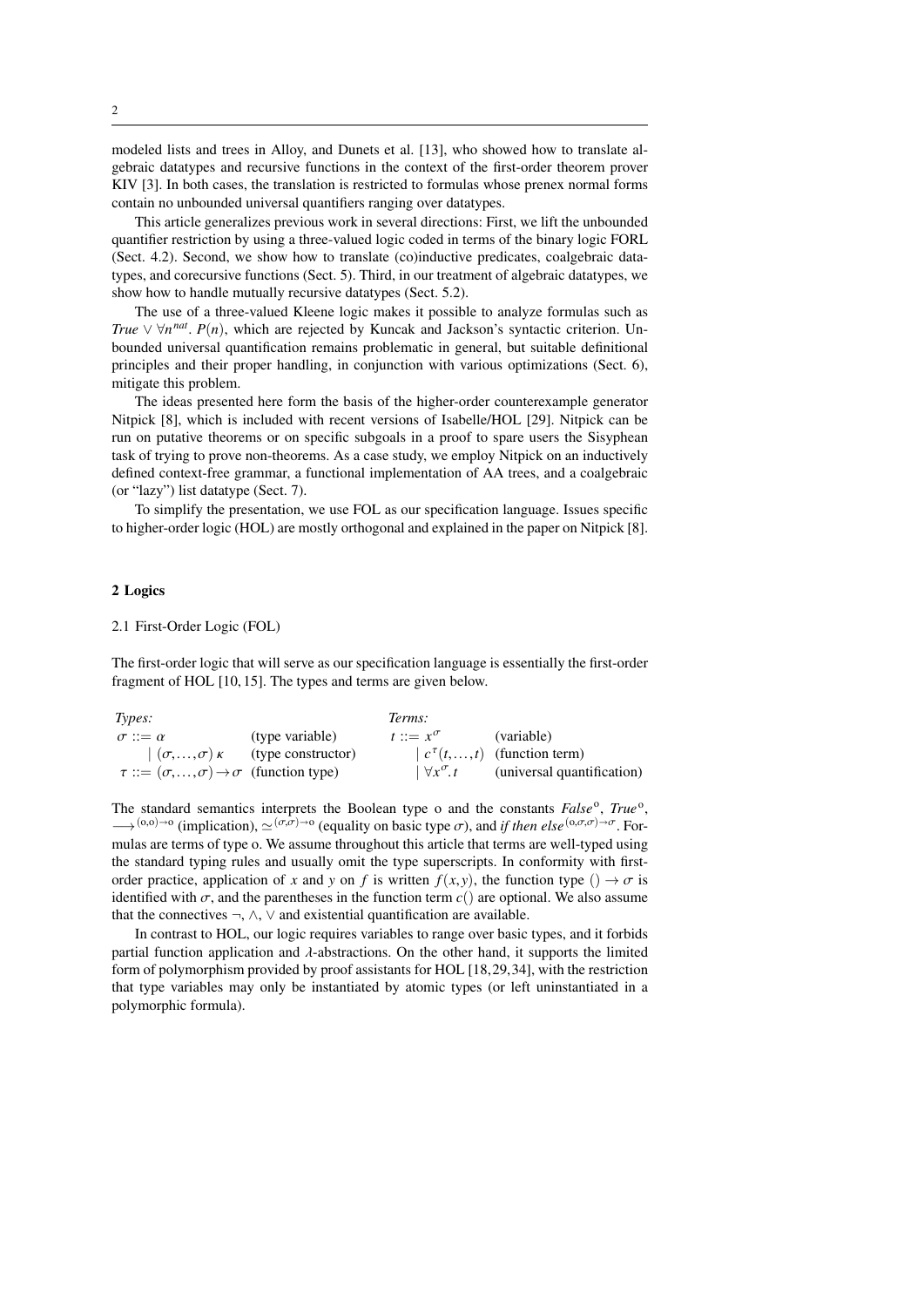Types and terms are interpreted in the standard set-theoretic way, relative to a scope that fixes the interpretation of basic types. A *scope S* is a function from basic types to nonempty sets (domains), which need not be finite.<sup>1</sup> We require  $S(0) = \{ff, tt\}$ .

The standard interpretation  $\llbracket \tau \rrbracket_S$  of a type  $\tau$  is given by  $S(\tau)$  for basic types and

$$
[\![ (\sigma_1,\ldots,\sigma_n)\to\sigma]\!]_S=[\![\sigma_1]\!]_S\times\cdots\times[\![\sigma_n]\!]_S\to[\![\sigma]\!]_S,
$$

where  $A \rightarrow B$  denotes the set of (total) functions from A to B. In contexts where S is clear or irrelevant, the cardinality of  $\llbracket \tau \rrbracket_S$  is written  $|\tau|$ .

#### 2.2 First-Order Relational Logic (FORL)

Our analysis logic, first-order relational logic, combines elements from FOL and relational calculus extended with the transitive closure [19, 35]. Formulas involve variables and terms ranging over relations (sets of tuples drawn from a universe of uninterpreted atoms) of arbitrary arities. The logic is unsorted, but each term denotes a relation of a fixed arity. Our translation from FOL relies on the following FORL fragment.

| Formulas:                      |                                                       | Terms:                                   |                              |
|--------------------------------|-------------------------------------------------------|------------------------------------------|------------------------------|
| $\varphi ::=$ false            | (falsity)                                             | $r ::=$ none                             | (empty set)                  |
| true                           | (truth)                                               | iden                                     | ( <i>identity relation</i> ) |
| m r                            | (multiplicity constraint)                             | $a_i$                                    | (atom)                       |
| $r \simeq r$                   | (equality)                                            | $\boldsymbol{x}$                         | (variable)                   |
| $r\subset r$                   | (inclusion)                                           | $r^+$                                    | (transitive closure)         |
| $\neg \varphi$                 | (negation)                                            | r.r                                      | $(dot-join)$                 |
| $\varphi \wedge \varphi$       | (conjunction)                                         | $r \times r$                             | (Cartesian product)          |
|                                | $\forall x \in r: \varphi$ (universal quantification) | $r \cup r$                               | (union)                      |
|                                |                                                       | $r - r$                                  | (difference)                 |
| $m ::=$ no   lone   one   some |                                                       | if $\varphi$ then r else r (conditional) |                              |
|                                |                                                       |                                          |                              |

FORL syntactically distinguishes between terms and formulas. The universe of discourse is  $\mathscr{A} = {\mathfrak{a}_1, \ldots, \mathfrak{a}_k}$ , where each  $\mathfrak{a}_i$  is an uninterpreted atom. Atoms and *n*-tuples are identified with singleton sets and singleton *n*-ary relations respectively. Bound variables in quantifiwith singleton sets and singleton *n*-ary relations, respectively. Bound variables in quantifications range over the tuples in a relation; thus,  $\forall x \in (a_1 \cup a_2) \times a_3$ :  $\varphi[x]$  is equivalent to  $\varphi$ [a<sub>1</sub> × a<sub>3</sub>]  $\wedge \varphi$ [a<sub>2</sub> × a<sub>3</sub>].

Although they are not listed above, we will sometimes make use of  $\vee$  (disjunction),  $\longrightarrow$ (implication), <sup>∗</sup> (reflexive transitive closure), and ∩ (intersection) as well. The constraint no *r* expresses that *r* is the empty relation, one *r* expresses that *r* is a singleton, lone  $r \iff$ no  $r \vee$  one  $r$ , and some  $r \Longleftrightarrow \neg$  no  $r$ .

The dot-join operator is unconventional; its semantics is given by the equation

 $\llbracket r \cdot s \rrbracket = \{ \langle r_1, \ldots, r_{m-1}, s_2, \ldots, s_n \rangle \mid \exists t. \langle r_1, \ldots, r_{m-1}, t \rangle \in \llbracket r \rrbracket \wedge \langle t, s_2, \ldots, s_n \rangle \in \llbracket s \rrbracket \}.$ 

The operator admits three important special cases. Let *s* be unary and *r*,  $r'$  be binary rela-<br>tions. The expression *s r* gives the direct image of the set *s* under *r*; if *s* is a singleton and *r* tions. The expression *s*.*r* gives the direct image of the set *s* under *r*; if *s* is a singleton and *r* a function, it coincides with the function application  $r(s)$ . Analogously,  $r.s$  gives the inverse image of *s* under *r*. Finally,  $r \cdot r'$  expresses the relational composition  $r \circ r'$ .

 $1$  The use of the word "scope" for a domain specification is consistent with Jackson [19].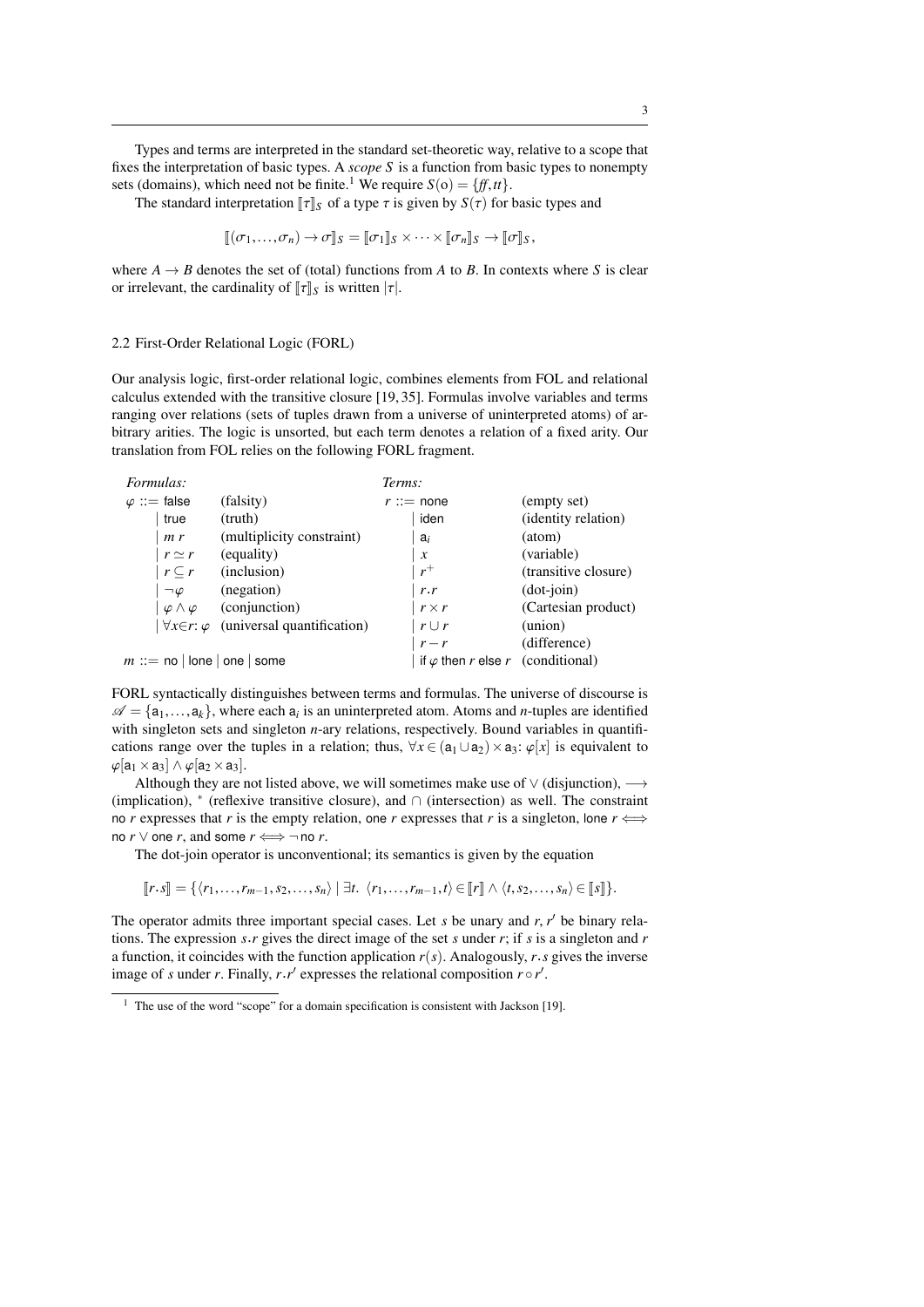The relational operators often make it possible to express first-order problems concisely. For example, the following FORL specification attempts to fit 30 pigeons in 29 holes:

> var *pigeons* = { $a_1, ..., a_{30}$ } var  $holes = \{a_{31},...,a_{59}\}$  $var \emptyset ⊆ *nest* ⊆ {a<sub>1</sub>,...,a<sub>30</sub>} × {a<sub>31</sub>,...,a<sub>59</sub>}$ solve (∀*p*∈*pigeons*: one *p*.*nest*) ∧ (∀*h*∈*holes*: lone *nest*.*h*)

The variables *pigeons* and *holes* are given fixed values, whereas *nest* is specified with a lower and an upper bound. Variable declarations are an extralogical way of specifying sort constraints and partial solutions. They also indirectly specify the variables' arities, which in turn dictate the arities of all the terms in the formula to solve.

The constraint one *p*.*nest* states that pigeon *p* is in relation with exactly one hole, and lone *nest*.*h* that hole *h* is in relation with at most one pigeon. Taken as a whole, the formula states that *nest* is a one-to-one function. It is, of course, not satisfiable, a fact that Kodkod can establish in less than a second.

When reducing FORL to SAT, each *n*-ary relational variable *y* is in principle translated to an  $|\mathscr{A}|^n$  array of propositional variables  $V[i_1, \ldots, i_n]$ , with  $V[i_1, \ldots, i_n] \iff \langle a_{i_1}, \ldots, a_{i_n} \rangle \in \mathcal{Y}$ .<br>Most relational operations can be coded efficiently: for example  $|\downarrow\rangle$  is simply  $\vee$ . The quanti-Most relational operations can be coded efficiently; for example, ∪ is simply ∨. The quantified formula  $\forall r \in s$ :  $\varphi[r]$  is treated as  $\bigwedge_{j=1}^{n} t_j \subseteq s \longrightarrow \varphi[t_j]$ , where the *t<sub>j</sub>*'s are the tuples that may belong to s. Transitive closure is uprolled to saturation may belong to *s*. Transitive closure is unrolled to saturation.

## 3 Definitional Principles

#### 3.1 Simple Definitions

We extend our specification logic FOL with several definitional principles to introduce new constants and types. The first principle defines a constant as equal to another term:

definition 
$$
c^{\tau}
$$
 where  $c(\bar{x}) \simeq t$ 

Logically, the above definition is equivalent to the axiom  $\forall \bar{x}$ .  $c(\bar{x}) \simeq t$ .

Provisos: The constant  $c$  is fresh, the variables  $\bar{x}$  are distinct, and the right-hand side  $t$ does not refer to any other free variables than  $\bar{x}$ , to any undefined constants or *c*, or to any type variables not occurring in  $\tau$ . These restrictions ensure consistency [37].

An example definition follows:

definition 
$$
snd^{(\alpha,\beta)\to\beta}
$$
 where  $snd(x, y) \simeq y$ 

3.2 (Co)inductive Predicates

The inductive and coinductive commands define inductive and coinductive predicates specified by their introduction rules:

[colinductive 
$$
p^{\tau}
$$
 where  
\n $p(\bar{t}_{11}) \wedge \cdots \wedge p(\bar{t}_{1\ell_1}) \wedge Q_1 \longrightarrow p(\bar{u}_1)$   
\n:  
\n $\vdots$   
\n $p(\bar{t}_{n1}) \wedge \cdots \wedge p(\bar{t}_{n\ell_n}) \wedge Q_n \longrightarrow p(\bar{u}_n)$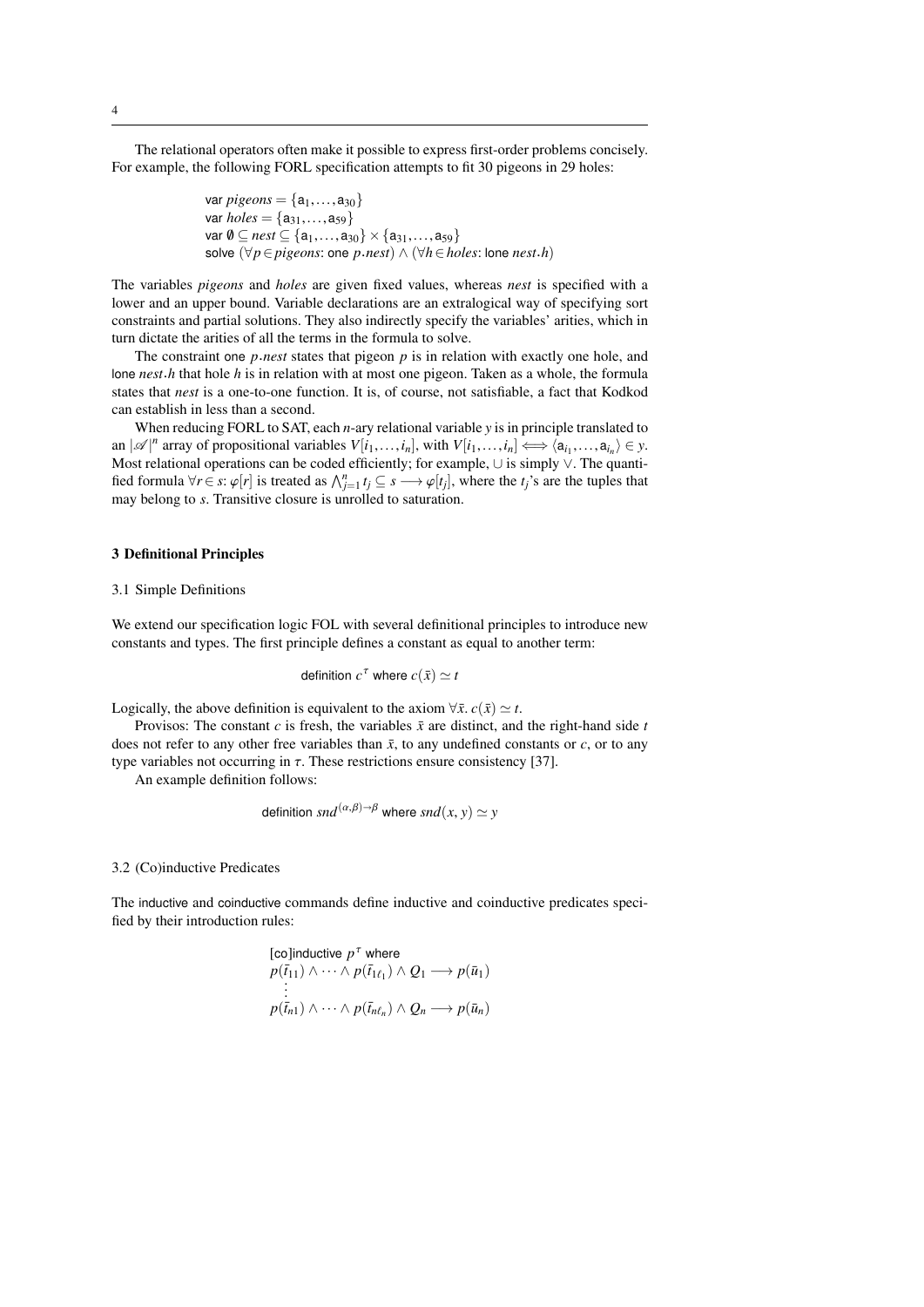Provisos: The constant  $p$  is fresh, and the arguments to  $p$  and the side conditions  $Q_i$  do not refer to  $p$ , undeclared constants, or any type variables not occurring in  $\tau$ .

The introduction rules may involve any number of free variables  $\bar{y}$ . The syntactic restrictions on the rules ensure monotonicity; by the Knaster–Tarski theorem, the fixed-point equation

 $p(\bar{x}) \simeq (\exists \bar{y}. \bigvee_{j=1}^{n} \bar{x} \simeq \bar{u}_j \wedge p(\bar{t}_{j1}) \wedge \cdots \wedge p(\bar{t}_{j\ell_j}) \wedge Q_j)$ 

admits a least and a greatest solution [17, 30]. Inductive definitions provide the least fixed point, and coinductive definitions provide the greatest fixed point.

As an example, assuming a type *nat* of natural numbers generated freely by 0*nat* and  $Suc^{nat \rightarrow nat}$ , the following definition introduces the predicate *even* of even numbers:

inductive even<sup>nat→o</sup> where  
even(0)  
even(n) 
$$
\longrightarrow
$$
 even(Suc(Suc(n)))

The associated fixed-point equation is

$$
even(x) \simeq (\exists n. \ x \simeq 0 \ \lor \ (x \simeq Succ(Suc(n)) \land even(n)))
$$

The syntax can be generalized to support mutual definitions, as in the next example:

inductive *even*<sup>nat→o</sup> and *odd*<sup>nat→o</sup> where  
even(0)  
even(n) 
$$
\longrightarrow
$$
 odd(Suc(n))  
odd(n)  $\longrightarrow$  even(Suc(n))

Mutual definitions for  $p_1, \ldots, p_m$  can be reduced to a single predicate q whose domain is the disjoint sum of the domains of each *p<sup>i</sup>* [30]. Assuming *Inl* and *Inr* are the disjoint sum constructors, the definition of *even* and *odd* is replaced by

> inductive *even\_or\_odd*<sup>(*nat,nat*)*sum*→o where</sup> *even*\_*or*\_*odd*(*Inl*(0))  $even\_or\_odd(Int(n)) \longrightarrow even\_or\_odd(Int(Suc(n)))$  $even$  *or*  $odd(Inv(n)) \longrightarrow even$  *or*  $odd(Ind(Suc(n)))$ definition  $even^{nat\rightarrow o}$  where  $even(n) \simeq even\_or\_odd(Int(n))$ definition  $odd^{nat\rightarrow o}$  where  $odd(n) \simeq even\_or\_odd(Inv(n))$

## 3.3 (Co)algebraic Datatypes

The datatype and codatatype commands define mutually recursive (co)algebraic datatypes specified by their constructors:

[coldatatype 
$$
(\bar{\alpha})\kappa_1 = C_{11}
$$
 [of  $\bar{\sigma}_{11}$ ] |  $\cdots$  |  $C_{1\ell_1}$  [of  $\bar{\sigma}_{1\ell_1}$ ]  
and ...  
and  $(\bar{\alpha})\kappa_n = C_{n1}$  [of  $\bar{\sigma}_{n1}$ ] |  $\cdots$  |  $C_{n\ell_n}$  [of  $\bar{\sigma}_{n\ell_n}$ ]

The defined types  $(\bar{\alpha}) \kappa_i$  are parameterized by a list of distinct type variables  $\bar{\alpha}$ , providing type polymorphism. Each constructor  $C_{ij}$  has type  $\bar{\sigma}_{ij} \rightarrow (\bar{\alpha}) \kappa_i$ . If the optional syntax "of  $\bar{\sigma}_{ij}$ "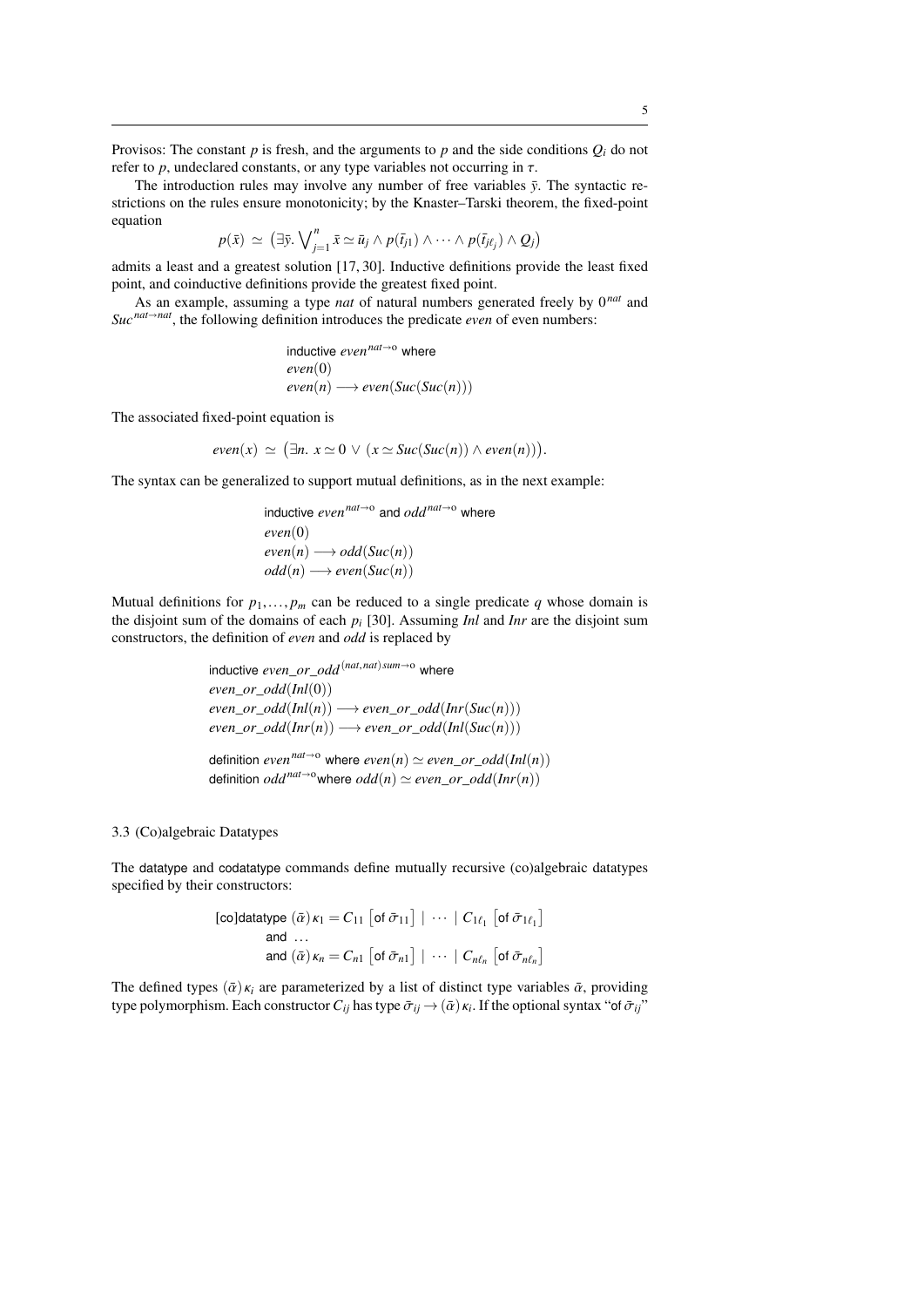is omitted, the constructor has type  $(\bar{\alpha}) \kappa_i$ . The arguments  $\bar{\alpha}$  are required to be the same for all the type constructors  $\kappa_i$ . all the type constructors  $\kappa_i$ .<br>Provisos: The type nam

Provisos: The type names  $\kappa_i$  and the constructor constants  $C_{ij}$  are fresh and distinct, the type parameters  $\bar{\alpha}$  are distinct, and the argument types  $\bar{\sigma}_{ij}$  do not refer to any other type variables than  $\bar{\alpha}$  (but may refer to the types  $(\bar{\alpha}) \kappa_i$  being defined).

The datatype command corresponds roughly to Standard ML datatypes [5, 16], whereas codatatype behaves like Haskell data in that it allows infinite objects [31].

The commands can be used to define natural numbers, pairs, finite lists, and possibly infinite lazy lists as follows:

> datatype  $nat = 0$  | *Suc* of *nat* datatype  $(\alpha, \beta)$  *pair* = *Pair* of  $(\alpha, \beta)$ datatype  $\alpha$  *list* = *Nil*  $|$  *Cons* of  $(\alpha, \alpha$  *list* $)$ codatatype  $\alpha$  *llist* = *LNil* | *LCons* of  $(\alpha, \alpha$  *llist*)

Mutually recursive trees and forests can be defined just as easily:

datatype  $\alpha$  *tree* = *Empty* | *Node* of  $(\alpha, \alpha$  *forest*) and  $\alpha$  *forest* = *FNil* | *FCons* of ( $\alpha$  *tree*,  $\alpha$  *forest*)

Defining a (co)datatype introduces the appropriate axioms for the constructors [30]. It also introduces the syntax

case *t* of 
$$
C_{i1}(\bar{x}_1) \Rightarrow u_1 \mid ... \mid C_{i\ell_i}(\bar{x}_{\ell_i}) \Rightarrow u_{\ell_i}
$$
,

characterized by the axioms

$$
\forall \bar{x}_j. \ (case \ C_{ij}(\bar{x}_j) \ of \ C_{i1}(\bar{x}_1) \Rightarrow u_1 \mid \dots \mid C_{i\ell_i}(\bar{x}_{\ell_i}) \Rightarrow u_{\ell_i}) \simeq u_j
$$

for  $j \in \{1, ..., \ell_i\}.$ 

#### 3.4 (Co)recursive Functions

The primrec command defines primitive recursive functions on algebraic datatypes:

primrec 
$$
f_1^{\tau_1}
$$
 and ... and  $f_n^{\tau_n}$  where  
\n $f_1(C_{11}(\bar{x}_{11}), \bar{z}_{11}) \simeq t_{11}$  ...  $f_1(C_{1\ell_1}(\bar{x}_{1\ell_1}), \bar{z}_{1\ell_1}) \simeq t_{1\ell_1}$   
\n:  
\n $f_n(C_{n1}(\bar{x}_{n1}), \bar{z}_{n1}) \simeq t_{n1}$  ...  $f_n(C_{n\ell_n}(\bar{x}_{n\ell_n}), \bar{z}_{n\ell_n}) \simeq t_{n\ell_n}$ 

Provisos: The constants  $f_i$  are fresh and distinct, the variables  $\bar{x}_{ij}$  and  $\bar{z}_{ij}$  are distinct for any given *i* and *j*, the right-hand sides  $t_{ij}$  involve no other variables than  $\bar{x}_{ij}$  and  $\bar{z}_{ij}$  and no type variables that do not occur in  $\tau_i$ , and the first argument of any recursive call must be one of the  $\bar{\mathbf{r}}$ . the  $\bar{x}_{ii}$ 's. The last condition ensures that each recursive call peels off one constructor from the first argument and hence that the recursion is well-founded, guaranteeing consistency.

Corecursive function definitions follow a rather different syntactic schema, with a single equation per function  $f_i$  that must return type  $(\bar{\alpha})\kappa_i$ :

conrimec 
$$
f_1^{\tau_1}
$$
 and ... and  $f_n^{\tau_n}$  where  
\n $f_1(\bar{y}_1) \simeq if Q_{11}$  then  $t_{11}$  else if  $Q_{12}$  then ... else  $t_{1\ell_1}$   
\n $\vdots$   
\n $f_n(\bar{y}_n) \simeq if Q_{n1}$  then  $t_{n1}$  else if  $Q_{n2}$  then ... else  $t_{n\ell_n}$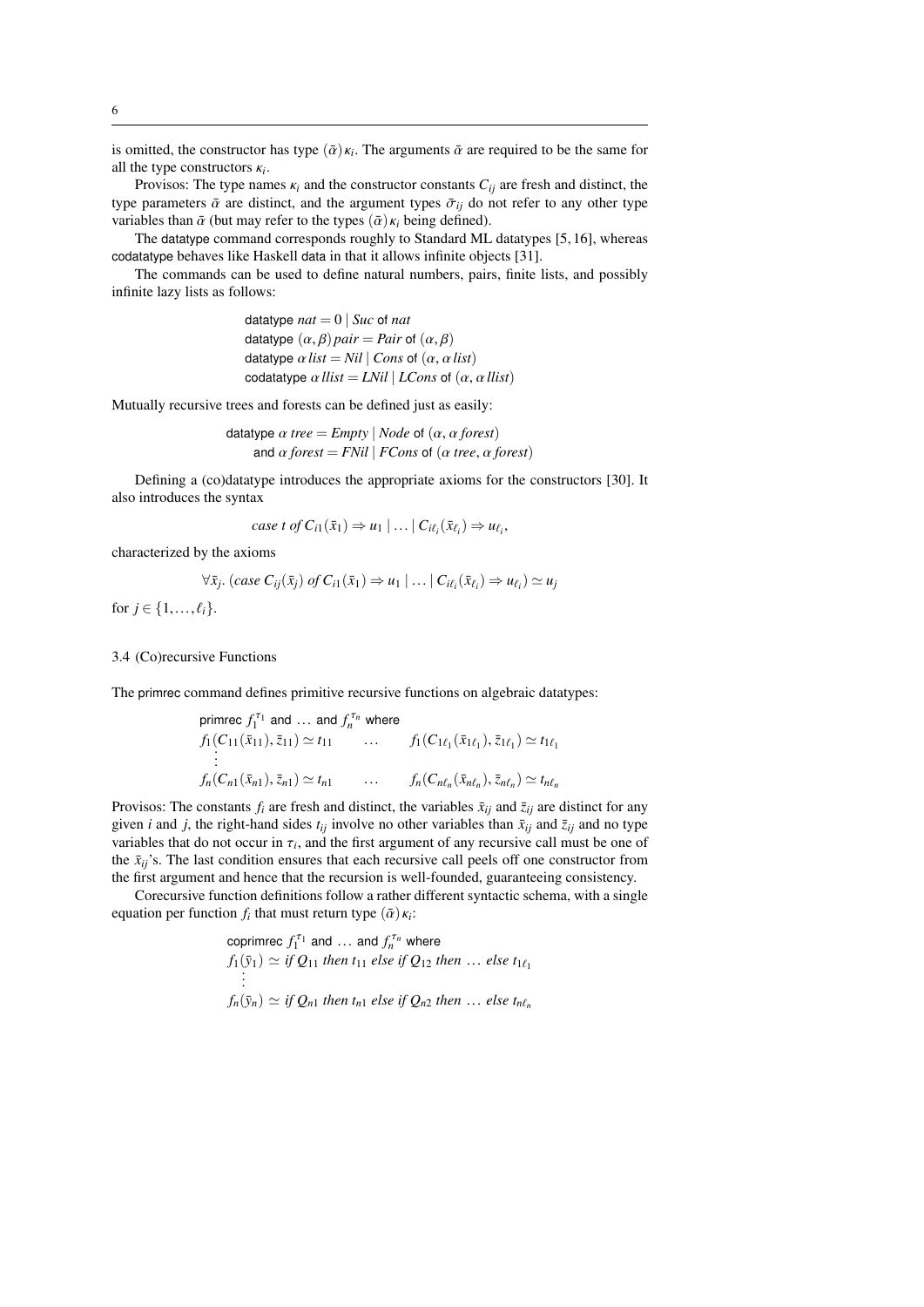Provisos: The constants  $f_i$  are fresh and distinct, the variables  $\bar{y}_i$  are distinct, the right-hand sides involve no other variables than  $\bar{y}_i$ , no corecursive calls occur in the conditions  $Q_{ij}$ , and either  $t_{ij}$  does not involve any corecursive calls or it has the form  $C_{ij}(\bar{u}_{ij})$ .

The syntax can be relaxed to allow a *case* expression instead of a sequence of conditionals. What matters is that corecursive calls are protected by constructors, to ensure that the functions  $f_i$  are productive and hence well-defined.

The following examples define concatenation for the algebraic and coalgebraic list datatypes from Sect. 3.3:

primrec  $cat^{(\alpha\,list, \alpha\,list) \rightarrow \alpha\,list}$  where  $cat(Nil, zs) \simeq zs$  $cat(Cons(y, ys), zs) \simeq Cons(y, cat(ys, zs))$ coprimrec *lcat*<sup>(α*llist*,α*llist*)→α*llist* where</sup>  $lcat(ys, zs) \simeq case \ ys \ of \ LNil \Rightarrow zs \ | \ LCons(y, ys') \Rightarrow LCons(y, lcat(ys', zs))$ 

## 4 Basic Translations

#### 4.1 A Sound and Complete Translation

This section presents the translation of FOL to FORL, excluding the definitional principles from Sect. 3. We consider only finite domains; for these the translation is both sound and complete. This simple (and well-known [35]) translation serves as a stepping stone toward the more sophisticated translations of Sects. 4.2 and 5.

We start by mapping FOL types  $\tau$  to sets of FORL atom tuples  $\langle \tau \rangle$ :

$$
\langle\!\langle \sigma\rangle\!\rangle = \{a_1,\ldots,a_{|\sigma|}\}\qquad \langle\!\langle (\sigma_1,\ldots,\sigma_n)\rightarrow \sigma\rangle\!\rangle = \langle\!\langle \sigma_1\rangle\!\rangle \times \cdots \times \langle\!\langle \sigma_n\rangle\!\rangle \times \langle \sigma\rangle\!\rangle.
$$

For simplicity, we reuse the same atoms for distinct basic types. A real implementation can benefit from using distinct atoms because it produces more symmetric problems amenable to symmetry breaking  $[12, 35]$ .<sup>3</sup>

Since FORL's syntax distinguishes between formulas and terms, the translation to FORL is performed by two mutually recursive functions,  $F\langle\!\langle t \rangle\!\rangle$  and  $T\langle\!\langle t \rangle\!\rangle$ :<sup>4</sup>

| $F\langle False \rangle = false$                                                                                                                                              | $\mathsf{T}\langle\!\langle x \rangle\!\rangle = x$                                                                                                                                                                                                                                   |
|-------------------------------------------------------------------------------------------------------------------------------------------------------------------------------|---------------------------------------------------------------------------------------------------------------------------------------------------------------------------------------------------------------------------------------------------------------------------------------|
| $F\langle True \rangle = true$                                                                                                                                                | $\mathsf{T}\langle False \rangle = \mathsf{a}_1$                                                                                                                                                                                                                                      |
| $\Gamma \langle t \simeq u \rangle = \Gamma \langle t \rangle \simeq \Gamma \langle u \rangle$                                                                                | $\mathsf{T}\langle True \rangle = \mathsf{a}_2$                                                                                                                                                                                                                                       |
| $F\langle\langle t\longrightarrow u\rangle\rangle = F\langle\langle t\rangle\rangle \longrightarrow F\langle\langle u\rangle\rangle$                                          | $\mathsf{T}\langle\!\langle \text{if } t \text{ then } u_1 \text{ else } u_2 \rangle\!\rangle = \text{if } \mathsf{F}\langle\!\langle t \rangle\!\rangle \text{ then } \mathsf{T}\langle\!\langle u_1 \rangle\!\rangle \text{ else } \mathsf{T}\langle\!\langle u_2 \rangle\!\rangle$ |
| $\mathsf{F} \langle \langle \forall x^{\sigma} \cdot t \rangle \rangle = \forall x \in \langle \langle \sigma \rangle \rangle : \mathsf{F} \langle \langle t \rangle \rangle$ | $\mathsf{T}\langle\!\langle c(t_1,\ldots,t_n)\rangle\!\rangle = \mathsf{T}\langle\!\langle t_n\rangle\!\rangle \cdot (\ldots \cdot (\mathsf{T}\langle\!\langle t_1\rangle\!\rangle \cdot c)\ldots)$                                                                                   |
| $F\langle t\rangle = T\langle t\rangle \simeq T\langle True\rangle$                                                                                                           | $\mathsf{T}\langle \langle t^{\circ}\rangle\!\rangle = \mathsf{T}\langle\!\langle t^{\circ}\rangle\!\rangle$ then True else False).                                                                                                                                                   |
|                                                                                                                                                                               |                                                                                                                                                                                                                                                                                       |

<sup>2</sup> Other authors formulate corecursion in terms of selectors instead of constructors [20].

<sup>&</sup>lt;sup>3</sup> Because of bound declarations, which refer to atoms by name, FORL atoms are generally not interchangeable. Kodkod's symmetry breaker infers symmetries (classes of atoms that can be permuted with each other) from the bound declarations and generates additional constraints to rule out needless permutations [35]. This usually speeds up model finding, especially for higher cardinalities.

<sup>4</sup> Metatheoretic functions here and elsewhere are defined using sequential pattern matching.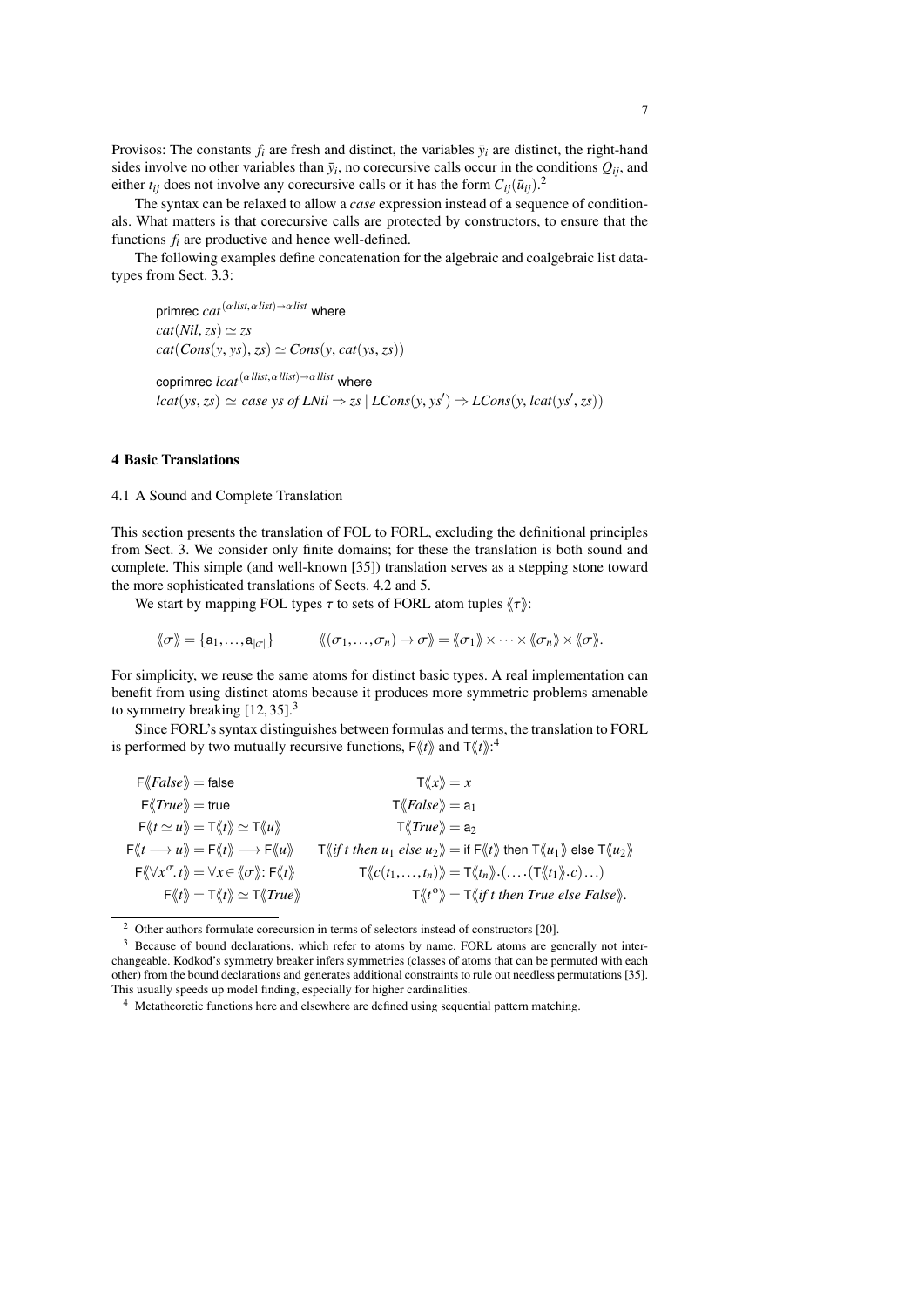The metavariable *c* ranges over nonstandard constants, so that the  $\tau \langle \langle t^{\circ} \rangle$  equation is used for  $\simeq$  and  $\rightarrow$  (as well as for  $\forall$ ). The Boolean values false and true are arbitrarily coded as a<sub>1</sub> and  $a_2$  when they appear as FORL terms.

For each free variable or nonstandard constant  $u^{\tau}$ , we must also generate the declaration var  $\emptyset \subseteq u \subseteq \langle \tau \rangle$  as well as a constraint  $\Phi(u)$  to ensure that single values are singletons and functions are functions:

$$
\Phi(u^{\sigma}) = \text{one } u
$$
  
 
$$
\Phi(u^{(\sigma_1,\ldots,\sigma_n)\to\sigma}) = \forall x_1 \in \langle\!\langle \sigma_1 \rangle\!\rangle, \ldots, x_n \in \langle\!\langle \sigma_n \rangle\!\rangle; \text{ one } x_n.(\ldots,(x_1.u)\ldots).
$$

The variables  $x_1, \ldots, x_n$  must be fresh.

**Theorem 4.1** *The FOL formula P with free variables and nonstandard constants*  $u_1^{\tau_1}, \ldots,$  $u_n^{\tau_n}$  is satisfiable for a given finite scope iff the FORL formula  $F\langle P \rangle \wedge \bigwedge_{j=1}^n \Phi(u_j)$  with *bounds*  $\emptyset \subseteq u_j \subseteq \langle\langle \tau_j \rangle\rangle$  *is satisfiable for the same scope.* 

*Proof* Let  $\llbracket t \rrbracket_M$  denote the set-theoretic semantics of the FOL term *t* w.r.t. a model *M* and the given scope *S*, let  $\llbracket \varphi \rrbracket_V$  denote the truth value of the FORL formula  $\varphi$  w.r.t. a variable valuation *V* and the scope *S*, and let  $\llbracket r \rrbracket_V$  denote the set-theoretic semantics of the FORL term *r* w.r.t. *V* and *S*. Furthermore, for  $v \in [\![\sigma]\!]_S$ , let  $[v]$  denote the corresponding value in  $\langle \sigma \rangle$ , with  $[f] = a_1$  and  $[t] = a_2$ . Using recursion induction, it is straightforward to prove that  $[\![\mathbb{F}\langle t^o \rangle]\!]_V \Longleftrightarrow [\![t]\!]_M = tt$  and  $[\![\mathbb{T}\langle t \rangle]\!]_V = [\![t]\!]_M$  if  $V(u_j) = [M(u_j)]$  for all  $u_j$ 's.<br>Moreover from a sotiofying voluption *V* of the *u*<sup>3</sup>c, we see construct a FOI model *M* such Moreover, from a satisfying valuation *V* of the *uj*'s, we can construct a FOL model *M* such that  $|M(u_i)| = V(u_i)$ ; the  $\Phi$  constraints and the bounds ensure that such a model exists. Hence,  $\llbracket \mathsf{F} \langle \! \langle P \rangle \! \rrbracket_V \Longleftrightarrow \! \llbracket P \rrbracket_M = tt. \quad \Box$ 

The translation is parameterized by a scope, which specifies the exact cardinalities of the basic types occurring in the formula. To exhaust all models up to a cardinality bound *k* for *n* basic types, a model finder must a priori iterate through *k n* combinations of cardinalities and must consider all models for each of these combinations. This can be made more efficient if the problem is scope-monotonic [7, 25]. Another option is to avoid hard-coding the exact cardinalities in the translation and let the SAT solver try all cardinalities up to a given bound; this is Alloy's normal mode of operation [19, p. 129].

*Example 4.1* Given a cardinality *k* of  $\alpha$ , the FOL formula  $P(x^{\alpha}) \longrightarrow P(y)$  is translated into the FORL specification the FORL specification

var 
$$
\emptyset \subseteq x \subseteq \{a_1,...,a_k\}
$$
  
\nvar  $\emptyset \subseteq y \subseteq \{a_1,...,a_k\}$   
\nvar  $\emptyset \subseteq P \subseteq \{a_1,...,a_k\} \times \{a_1,a_2\}$   
\nsolve one  $x \land$  one  $y \land (\forall x_1 \in \{a_1,...,a_k\}: \text{one } x_1.P)$   
\n $\land (x.P \simeq a_2 \longrightarrow y.P \simeq a_2)$ 

The first three conjuncts ensure that  $x$  and  $y$  are scalars and that  $P$  is a function. The last conjunct is the translation of the FOL formula. A solution exists already for  $k = 1$ , namely  $x = y = a_1$  and  $P = {\langle a_1, a_1 \rangle}.$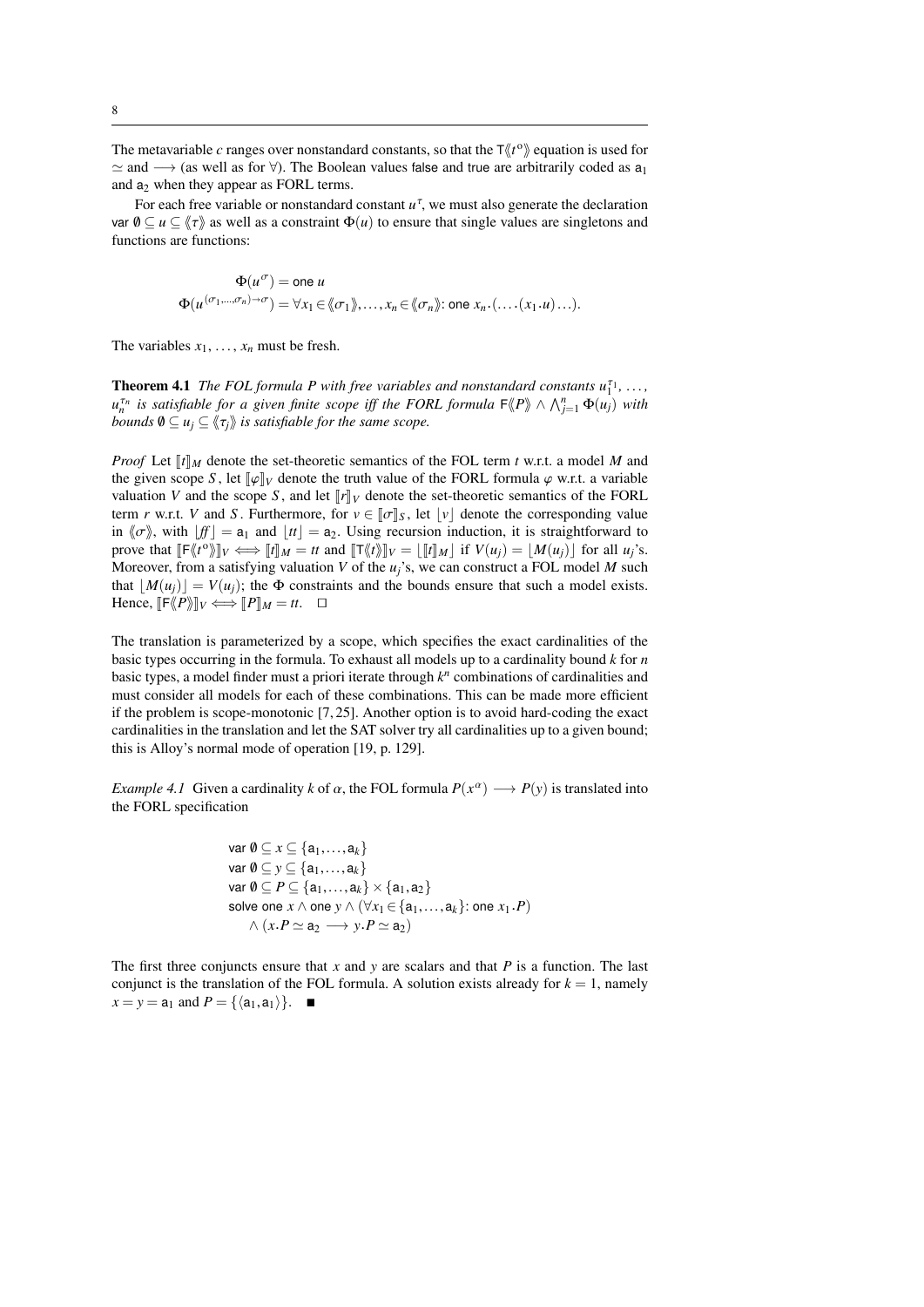#### 4.2 Approximation of Infinite Types and Partiality

Besides its lack of support for the definitional principles, the above translation suffers from a serious limitation: It disregards infinite types such as natural numbers, lists, and trees, which are ubiquitous in real-world specifications. Fortunately, it is not hard to adapt the translation to take these into account in a sound (but incomplete) way.

Given an infinite atomic type  $\kappa$ , we consider a finite subset of  $\|\kappa\|_{S}$  and map every element not in this subset to a special undefined value  $\star$ . For the type *nat* of natural numbers, an obvious choice is to consider prefixes  $\{0,\ldots,K\}$  of N and map numbers  $>K$  to  $\star$ . Observe that the successor function *Suc* becomes partial, with  $Suc(K) = \star$ . The technique can also be used to speed up the analysis of finite types with a high cardinality: We can approximate a 256-value *byte* type by a subset of, say, 5 values.

Leaving out some elements of atomic types means that we must cope with partiality. Not only may functions be partial, but any term or formula can evaluate to  $\star$ . The logic becomes a three-valued Kleene logic [21]. Universal quantifiers whose bound variable ranges over an approximated type, such as  $\forall n^{nat}$ . *P*[*n*], will evaluate to either *False* (if *P*[*n*] gives *False* for  $\forall n \neq 0$  some  $n \leq K$ ) or  $\star$  but never to *True* since we cannot ascertain whether *P*[*K* + 1]. *P*[*K* + some  $n \leq K$ ) or  $\star$ , but never to *True*, since we cannot ascertain whether  $P[K+1]$ ,  $P[K+2]$ , ..., are true.

Partiality can be encoded in FORL as follows. Inside terms, we let none (the empty set) stand for  $\star$ . This choice is convenient because none is an absorbing element for the dotjoin operator, which models function application; thus,  $f(\star) = \star$  irrespective of *f*. Inside a formula, we keep track of the polarity of the subformulas: In positive contexts (i.e., under an even number of negations), true codes *True* and false codes *False* or  $\star$ ; in negative contexts, false codes *False* and true codes *True* or  $\star$ .

The translation of FOL terms is performed by two functions,  $F^{s}\langle t \rangle$  and  $T\langle t \rangle$ , where *s* indicates the polarity  $(+ or -)$ :

$$
F^s \langle False \rangle = false
$$
\n
$$
F^s \langle True \rangle = true
$$
\n
$$
F^s \langle True \rangle = true
$$
\n
$$
F^s \langle True \rangle = true
$$
\n
$$
F^s \langle True \rangle = same (T \langle t \rangle \cap T \langle u \rangle))
$$
\n
$$
T \langle True \rangle = a_2
$$
\n
$$
F^s \langle t \rangle = \langle u \rangle = 0 \text{ne } (T \langle t \rangle \cup T \langle u \rangle)
$$
\n
$$
T \langle \langle True \rangle = a_2
$$
\n
$$
F^s \langle t \rangle = \langle u \rangle = F^{-s} \langle t \rangle \longrightarrow F^s \langle u \rangle
$$
\n
$$
F^s \langle \langle t \rangle = false
$$
\n
$$
F^s \langle \langle x \rangle = false
$$
\n
$$
F^s \langle \langle x \rangle = false
$$
\n
$$
F^s \langle \langle x \rangle = false
$$
\n
$$
F^s \langle \langle x \rangle = \langle x \rangle = 0
$$
\n
$$
F^s \langle \langle x \rangle = 0 \rangle = 0
$$
\n
$$
F^s \langle \langle x \rangle = 0 \rangle = 0
$$
\n
$$
F^s \langle \langle x \rangle = 0 \rangle = 0
$$
\n
$$
F^s \langle \langle x \rangle = 0 \rangle = 0
$$
\n
$$
F^s \langle \langle x \rangle = 0 \rangle = 0
$$
\n
$$
F^s \langle \langle x \rangle = 0 \rangle = 0
$$
\n
$$
F^s \langle \langle x \rangle = 0 \rangle = 0
$$
\n
$$
F^s \langle \langle x \rangle = 0 \rangle = 0
$$
\n
$$
F^s \langle \langle x \rangle = 0 \rangle = 0
$$
\n
$$
F^s \langle \langle x \rangle = 0 \rangle = 0
$$
\n
$$
F^s \langle \langle x \rangle = 0 \rangle = 0
$$
\n
$$
F^s \langle \langle x \rangle = 0 \rangle = 0
$$
\n
$$
F^s \langle \langle x \rangle = 0 \rangle = 0
$$
\n
$$
F^s \langle \langle x \rangle = 0 \rangle = 0
$$
\n
$$
F
$$

In the equation for implication, −*s* denotes − if *s* is + and + if *s* is −. Taken together, the Boolean values  $F^*(t)$  and  $F^*(t)$  encode a three-valued logic, with  $\langle$ true, true $\rangle$  denoting *True*,  $\langle$ truei denoting  $\star$  and  $\langle$ truei false, denoting *False*. The remaining case,  $\langle$ truei talse  $\langle$  false, true) denoting  $\star$ , and  $\langle$  false, false) denoting *False*. The remaining case,  $\langle$  true, false $\rangle$ , is impossible by construction.

When mapping FOL types to sets of FORL atom tuples, basic types  $\sigma$  are now allowed to take any finite cardinality  $|\langle \sigma \rangle| \leq |\sigma|$ . We also need to relax the definition of  $\Phi(u)$  to allow empty sets, by substituting lone for one:

$$
\Phi(u^{\sigma}) = \text{long } u \qquad \Phi(u^{(\sigma_1, \ldots, \sigma_n) \to \sigma}) = \forall x_1 \in \langle \sigma_1 \rangle, \ldots, x_n \in \langle \sigma_n \rangle \colon \text{long } x_n \cdot (\ldots (x_1 \cdot u) \ldots).
$$

In the face of partiality, the new encoding is sound but no longer complete.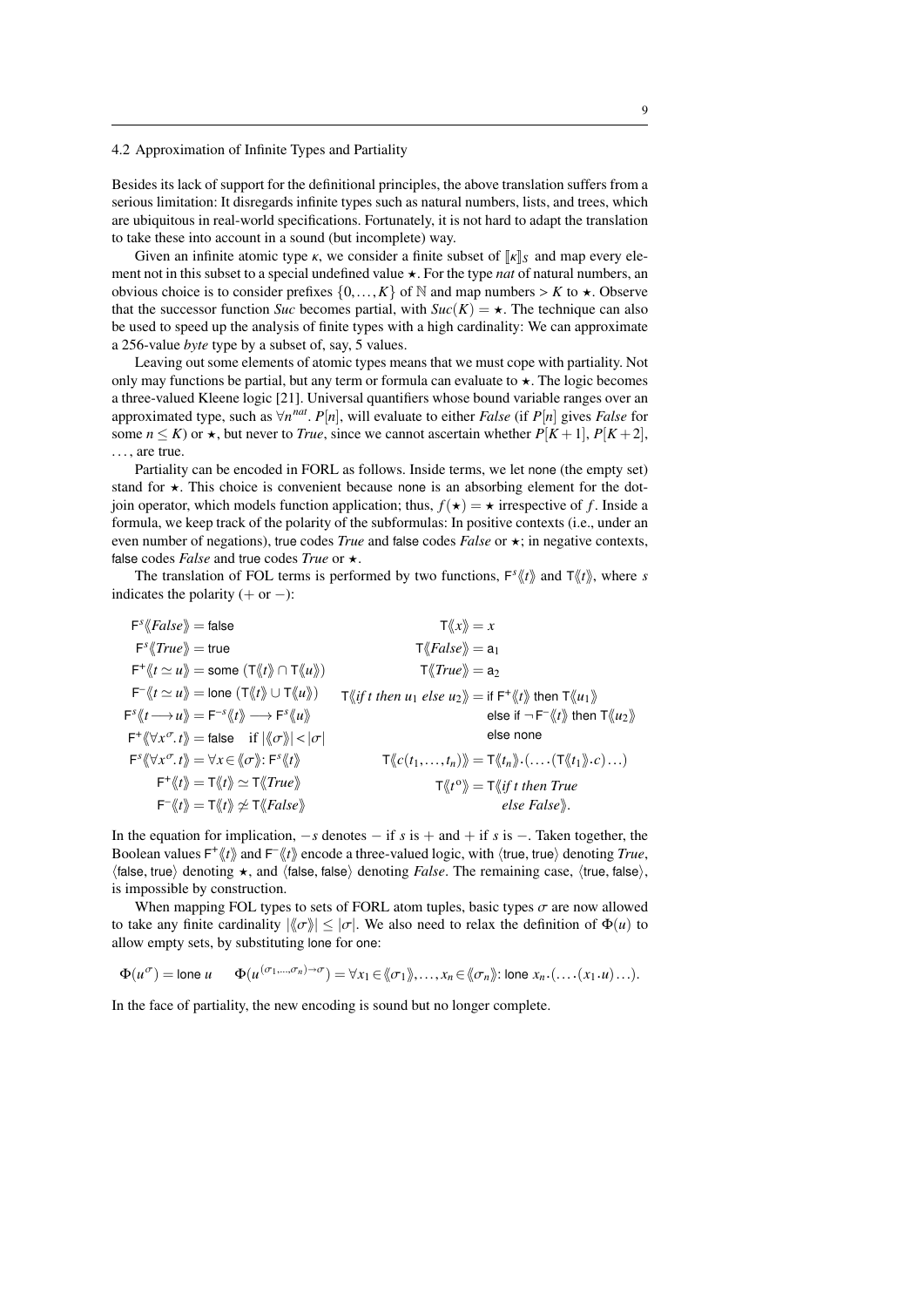**Theorem 4.2** *Given a FOL formula P with free variables and nonstandard constants*  $u_1^{\tau_1}$ ,  $\ldots$ ,  $u_n^{\tau_n}$  and a scope *S*, the FORL formula  $\mathsf{F}^+\langle\!\langle P \rangle\!\rangle \wedge \bigwedge_{j=1}^n \Phi(u_j)$  with bounds  $\emptyset \subseteq u_j \subseteq \langle\!\langle \tau_j \rangle\!\rangle$ <br>is satisfiable for *S* only if *P* is satisfiable for *S is satisfiable for S only if P is satisfiable for S.*

*Proof* The proof is similar to that of Theorem 4.1, but partiality requires us to compare the actual value of a FORL expression with its expected value using  $\subset$  rather than  $=$ . Using recursion induction, we can prove that  $\llbracket \mathsf{F}^* \llbracket t \rrbracket \llbracket \mathsf{F} \rrbracket = tt, \neg \llbracket \mathsf{F}^* \llbracket t \rrbracket \llbracket \mathsf{F} \rrbracket = \llbracket t \rrbracket \llbracket \mathsf{F} \rrbracket \llbracket t \rrbracket \rrbracket = \llbracket t \rrbracket \rrbracket = \llbracket t \rrbracket \rrbracket = \llbracket t \rrbracket \rrbracket = \llbracket t \rrbracket \rrbracket = \llbracket t \rrbracket \rrbr$ and  $[\![\top \langle \nmid t \rangle]\!]_V \subseteq [[\![t]\!]_M]$  if  $V(u) \subseteq [M(u)]$  for all free variables and nonstandard constants *u* occurring in *t*. Some of the cases deserve more justification:

- $-$  The F<sup>+</sup> $\langle t \simeq u \rangle$  equation is sound because if the intersection of T $\langle t \rangle$  and T $\langle u \rangle$  is nonempty, then *t* and *u* must be equal (since they are singletons).
- $-$  The F<sup>-</sup> $\langle t \simeq u \rangle$  equation is dual: If the union of T $\langle t \rangle$  and T $\langle u \rangle$  has more than one element, then *t* and *u* must be unequal.
- Universal quantification occurring positively can never yield true if the bound variable ranges over an approximated type. (In negative contexts, approximation compromises the encoding's completeness but not its soundness.)
- The *if then else* equation carefully distinguishes between the cases where the condition is *True*, *False*, and  $\star$ . In the *True* case, it returns the *then* value. In the *False* case, it returns the *else* value. In the  $\star$  case, it returns  $\star$  (none).<sup>5</sup>
- The  $\overline{T}\langle(c(t_1,...,t_n))\rangle$  equation is as before. If any of the arguments  $t_i$  evaluates to none, the entire dot-join expression yields none.

Moreover, from a satisfying valuation *V* of the *uj*'s, we can construct a FOL model *M* such that  $V(u_i) \subseteq |M(u_i)|$  for all *u<sub>i</sub>*'s, by defining  $M(u_i)$  arbitrarily if  $V(u_i) = \emptyset$  or at points where the partial function  $V(u_j)$  is undefined. Hence,  $\left[\mathsf{F}^+\langle\!\langle P \rangle\!\rangle\right]_V$  implies  $\left[\!\langle P \rangle\!\right]_M = tt$ .  $\Box$ 

Although our translation is sound, a lot of precision is lost for  $\simeq$  and  $\forall$ . Fortunately, by handling high-level definitional principles specially (as opposed to directly translating their FOL axiomatization), we can bypass the imprecise translation and increase the precision. This is covered in the next section.

## 5 Translation of Definitional Principles

## 5.1 Axiomatization of Simple Definitions

Once we extend the specification logic with simple definitions, we must also encode these in the FORL formula. More precisely, if  $c^{\tau}$  is defined and an instance  $c^{\tau'}$  occurs in a formula, we must conjoin *c*'s definition with the formula, instantiating  $\tau$  with  $\tau'$ . This process must be repeated for any defined constants occurring in *c*'s definition. It will eventually terminate repeated for any defined constants occurring in *c*'s definition. It will eventually terminate, since cyclic definitions are disallowed. If several type instances of the same constant are needed, they must be given distinct names in the translation.

Given the command

definition 
$$
c^{\tau}
$$
 where  $c(\bar{x}) \simeq t$ 

the naive approach would be to conjoin  $F^* \langle \nabla \bar{x}, c(\bar{x}) \simeq t \rangle$  with the FORL formula to satisfy and recursively do the same for any defined constants in t. However, there are two problems and recursively do the same for any defined constants in *t*. However, there are two problems with this approach:

<sup>&</sup>lt;sup>5</sup> We could gain some precision by returning if  $T\langle u_1 \rangle \simeq T\langle u_2 \rangle$  then  $T\langle u_1 \rangle$  else none instead.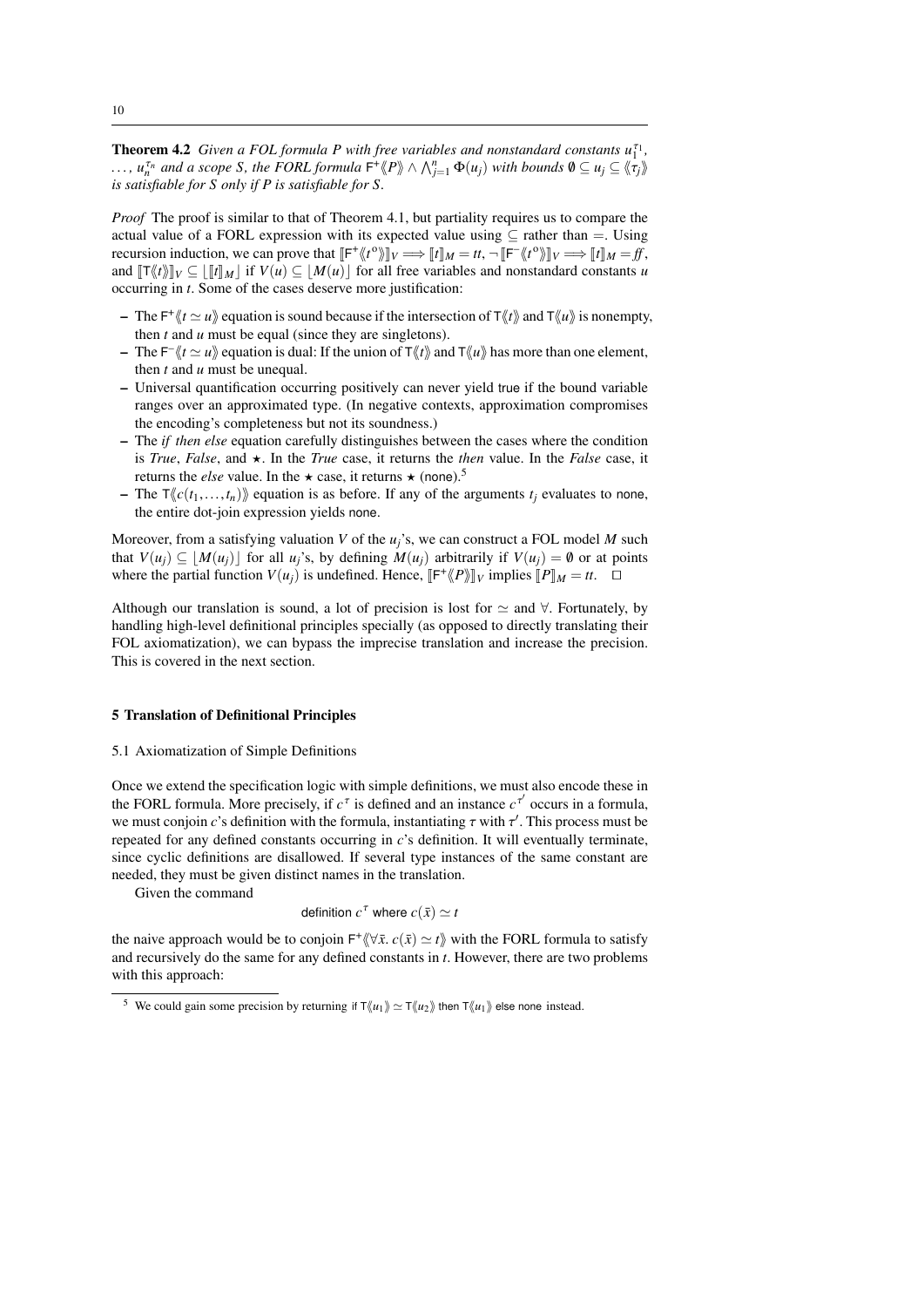- $\overrightarrow{F}$  If any of the variables  $\overrightarrow{x}$  is of an approximated type, the equation  $\overrightarrow{F}(\forall \overrightarrow{x}, t)$  = false applies, and the axiom becomes unsatisfiable. This is sound but extremely imprecise, as it prevents the discovery of any model.
- Otherwise, the body of  $\forall \bar{x}$ .  $c(\bar{x}) \approx t$  is translated to some  $(\text{T}\langle c(\bar{x})\rangle \cap \text{T}\langle t\rangle)$ , which evaluates to false whenever  $\mathsf{T} \langle \langle t \rangle$  is none for some values of  $\bar{x}$ .

Fortunately, we can take a shortcut and translate the definition directly to the following FORL axiom, bypassing  $F^+$  altogether (cf. Weber [36, p. 66]):

 $\forall x_1 \in \langle\!\langle \sigma_1 \rangle\!\rangle, \ldots, x_n \in \langle\!\langle \sigma_n \rangle\!\rangle: \mathsf{T} \langle\!\langle c(x_1,\ldots,x_n) \rangle\!\rangle \simeq \mathsf{T} \langle\!\langle t \rangle\!\rangle.$ 

We must also define the variable using appropriate bounds for the constant's type.

*Example 5.1* The formula  $\text{snd}(a, a) \simeq a^{\alpha}$ , where *snd* is defined as

definition 
$$
snd^{(\beta, \gamma) \to \gamma}
$$
 where  $snd(x, y) \simeq y$ 

is translated to

$$
\begin{aligned}\n\text{var } \emptyset &\subseteq a \subseteq \langle \{ \alpha \} \rangle \\
\text{var } \emptyset &\subseteq \mathit{snd} \subseteq \langle \{ \alpha \} \rangle \times \langle \{ \alpha \} \rangle \times \langle \{ \alpha \} \rangle \\
\text{solve lone } a \\
&\land \quad (\forall x_1, x_2 \in \langle \{ \alpha \} \rangle : \text{lone } x_2 \cdot (x_1 \cdot \mathit{snd}) ) \\
&\land \quad (\forall x, y \in \langle \{ \alpha \} \rangle : y \cdot (x \cdot \mathit{snd}) \simeq y ) \\
&\land \text{ some } (a \cdot (a \cdot \mathit{snd}) \cap a)\n\end{aligned}
$$

Notice that *snd*'s type variables  $\beta$  and  $\gamma$  are instantiated with  $\alpha$  in the translation, which happens to be a type variable itself.  $\blacksquare$ 

## Theorem 5.1 *The encoding of Sect. 4.2 extended with simple definitions is sound.*

*Proof* Any FORL valuation *V* that satisfies the FORL axiom for a constant *c* can be extended into a FOL model *M* that satisfies the corresponding FOL axiom, by setting  $M(c)(\bar{v}) =$  $\llbracket t \rrbracket_M(\bar{v})$  for any values  $\bar{v}$  at which  $V(c)$  is not defined (either because  $\bar{v}$  is not representable in FORL or because the partial function  $V(c)$  is not defined at that point). The apparent circularity in  $M(c)(\bar{v}) = ||t||_M(\bar{v})$  is harmless, because simple definitions are required to be acyclic and so we can construct *M* one constant at a time.  $\Box$ 

Incidentally, we obtain a simpler (and still sound) SAT encoding by replacing the  $\simeq$  operator with ⊆ in the encoding of simple definition. Any entry of a defined constant's relation table that is not needed to construct the model can then be  $\star$ , even if the right-hand side of the definition is representable.

5.2 Axiomatization of Algebraic Datatypes and Recursive Functions

The FORL axiomatization of algebraic datatypes follows the lines of Kuncak and Jackson [25]. Let

$$
\kappa = C_1 \text{ of } (\sigma_{11}, \ldots, \sigma_{1n_1}) \mid \cdots \mid C_{\ell} \text{ of } (\sigma_{\ell 1}, \ldots, \sigma_{\ell n_{\ell}})
$$

be a datatype instance. With each constructor  $C_i$ , we associate a discriminator  $D_i^{\kappa \to 0}$  and  $n_i$  selectors  $S_{ik}^{\kappa \to \sigma_{ik}}$  obeying the laws

$$
D_j(C_i(\bar{x})) \simeq (i \simeq j) \qquad S_{ik}(C_i(x_1,\ldots,x_n)) \simeq x_k.
$$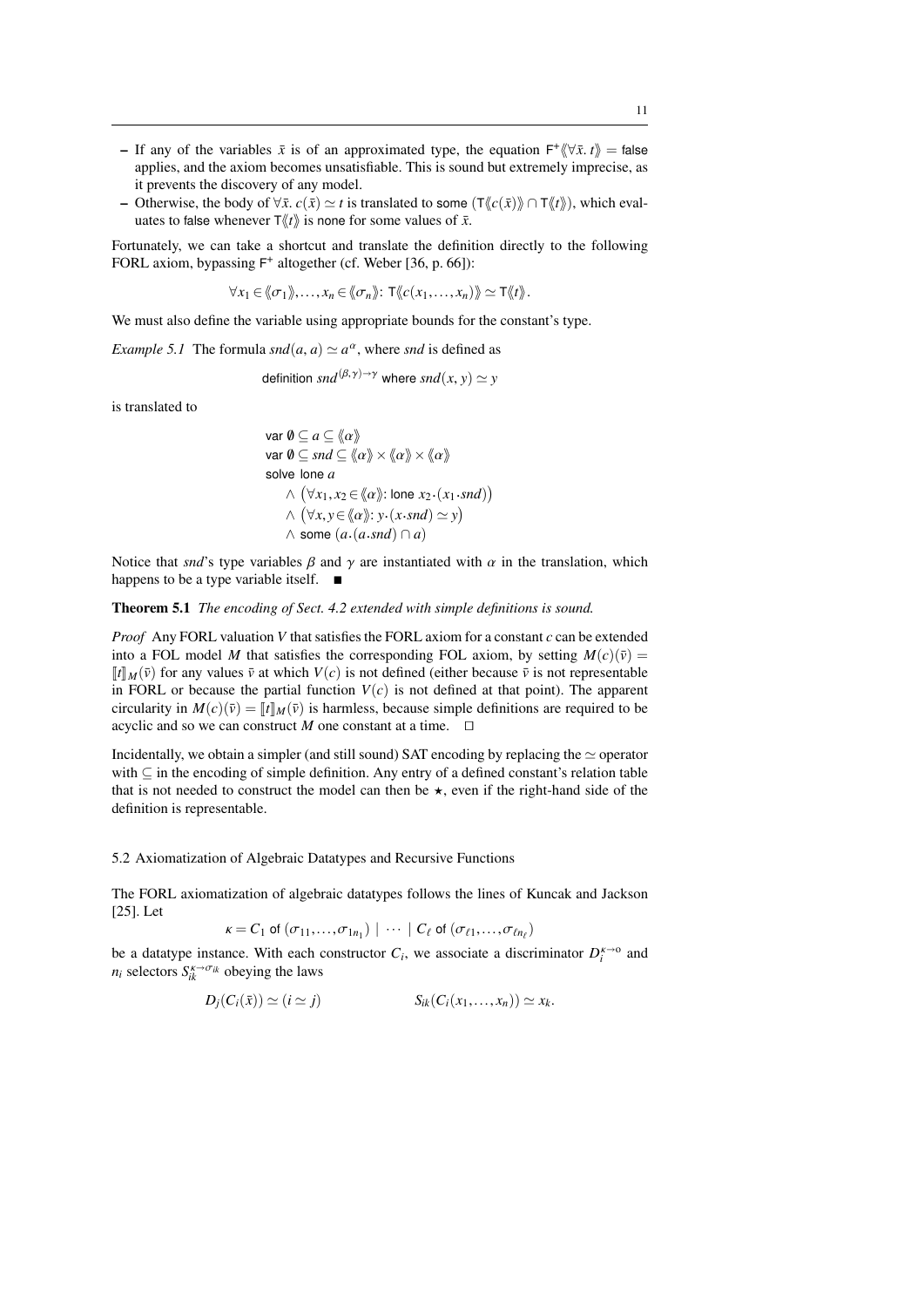For example, the type α *list* is assigned the discriminators *nilp* and *consp* and the selectors *head* and *tail*: 6

| $nilp(Nil) \simeq True$   | $nilp(Cons(x, xs)) \simeq False$ | $head(Cons(x, xs)) \simeq x$   |
|---------------------------|----------------------------------|--------------------------------|
| $consp(Nil) \simeq False$ | $consp(Cons(x, xs)) \simeq True$ | $tail(Cons(x, xs)) \simeq xs.$ |

The discriminator and selector view almost always results in a more efficient SAT encoding than the constructor view because it breaks high-arity constructors into several low-arity discriminators and selectors, declared as follows (for all possible *i*, *k*):

$$
\text{var } \emptyset \subseteq D_i \subseteq \langle \! \langle \kappa \rangle \! \rangle \qquad \text{var } \emptyset \subseteq S_{ik} \subseteq \langle \! \langle \kappa \to \sigma_{ik} \rangle \! \rangle
$$

The predicate  $D_i$  is directly coded as a set of atoms, rather than as a function to  $\{a_1, a_2\}$ .<br>Let  $C_i(r_1, \ldots, r_n)$  stand for  $S_i, r_i \cap \ldots \cap S_i, r_i$  if  $n \ge 1$  and  $C_i \cap \ldots \cap D_i$  for parameter

Let  $C_i\langle r_1,\ldots,r_n\rangle$  stand for  $S_{i1}.r_1 \cap \cdots \cap S_{in}.r_n$  if  $n \ge 1$ , and  $C_i\langle\rangle = D_i$  for parameterless structors. Intuitively  $C_i\langle r, \ldots, r_n \rangle$  represents the constructor  $C_i$  with arguments  $r_i \in \mathbb{R}$ . constructors. Intuitively,  $C_i\langle r_1,\ldots,r_n\rangle$  represents the constructor  $C_i$  with arguments  $r_1,\ldots,r_n$ at the FORL level [13]. A faithful axiomatization of datatypes in terms of  $D_i$  and  $S_{ik}$  involves the following axioms (for all possible  $i$ ,  $j$ ,  $k$ ):

\n
$$
\text{DISJOLNT}_{ij}
$$
: no  $D_i \cap D_j$  for  $i < j$ \n

\n\n $\text{EXHAVSTIVE:} \quad D_1 \cup \cdots \cup D_\ell \simeq \langle k \rangle$ \n

\n\n $\text{SELECTOR}_{ik}$ :  $\forall y \in \langle k \rangle$ : if  $y \subseteq D_i$  then one  $y.S_{ik}$  else no  $y.S_{ik}$ \n

\n\n $\text{UNIQUE}_i$ :  $\forall x_1 \in \langle \sigma_1 \rangle, \ldots, x_{n_i} \in \langle \sigma_{n_i} \rangle$ : one  $C_i \langle x_1, \ldots, x_{n_i} \rangle$ \n

\n\n $\text{GENERALOR}_i$ :  $\forall x_1 \in \langle \sigma_1 \rangle, \ldots, x_{n_i} \in \langle \sigma_{n_i} \rangle$ : some  $C_i \langle x_1, \ldots, x_{n_i} \rangle$ \n

\n\n $\text{ACYCLIC:} \quad \text{no } \text{sup}_k \cap \text{iden.}$ \n

In the last axiom,  $\sup_{k}$  denotes the proper superterm relation for  $\kappa$ . For example, we have  $sup_K(Cons(x, xs), xs)$  for any *x* and *xs* because the second argument's value is a proper sub-<br>term of the first argument's value. We will see shortly how to derive supterm of the first argument's value. We will see shortly how to derive  $\sup_{k}$ .<br>DISIONT and EXHAUSTIVE ensure that the discriminators partition

DISJOINT and EXHAUSTIVE ensure that the discriminators partition  $\langle \kappa \rangle$ . The four remaining axioms, sometimes called the SUGA axioms (after the first letter of each axiom name), ensure that selectors are functions whose domain is given by the corresponding discriminator (SELECTOR), that constructors are total functions (UNIQUE and GENERATOR), and that datatype values cannot be proper subterms or superterms of themselves (ACYCLIC). The injectivity of constructors follows from the functionality of selectors.

With this axiomatization, occurrences of  $C_i(u_1,...,u_n)$  in FOL are simply mapped to  $C_i \langle T(\langle u_1 \rangle),...,T(\langle u_n \rangle) \rangle$ , whereas *case t of*  $C_1(\bar{x}_1) \Rightarrow u_1 | ... | C_\ell(\bar{x}_\ell) \Rightarrow u_\ell$  is coded as

if  $\mathsf{T}\langle\!\langle t\rangle\!\rangle\subseteq D_1$  then  $\mathsf{T}\langle\!\langle u_1^\bullet\rangle\!\rangle$  else if  $\ldots$  else if  $\mathsf{T}\langle\!\langle t\rangle\!\rangle\subseteq D_\ell$  then  $\mathsf{T}\langle\!\langle u_\ell^\bullet\rangle\!\rangle$  else none,

where  $u_i^{\bullet}$  denotes the term  $u_i$  in which all occurrences of the variables  $\bar{x}_i = x_{i1},..., x_{in_i}$  are replaced with the corresponding selector expressions  $S_{i,j}(t) = S_{i,j}(t)$ replaced with the corresponding selector expressions  $S_{i1}(t),...,S_{in_i}(t)$ .<br>
Unfortunately, the SUGA axioms admit no finite models if the type

Unfortunately, the SUGA axioms admit no finite models if the type  $\kappa$  is recursive (and hence infinite), because they force the existence of infinitely many values. The solution is to leave GENERATOR out, yielding SUA. The SUA axioms characterize precisely the subtermclosed finite substructures of an algebraic datatype. In a two-valued logic, this is generally unsound, but Kuncak and Jackson [25] showed that omitting GENERATOR is sound for *existential–bounded-universal* (EBU) sentences—namely, the formulas whose prenex normal forms contain no unbounded universal quantifiers ranging over datatypes.

<sup>6</sup> These names were chosen for readability; any fresh names would do.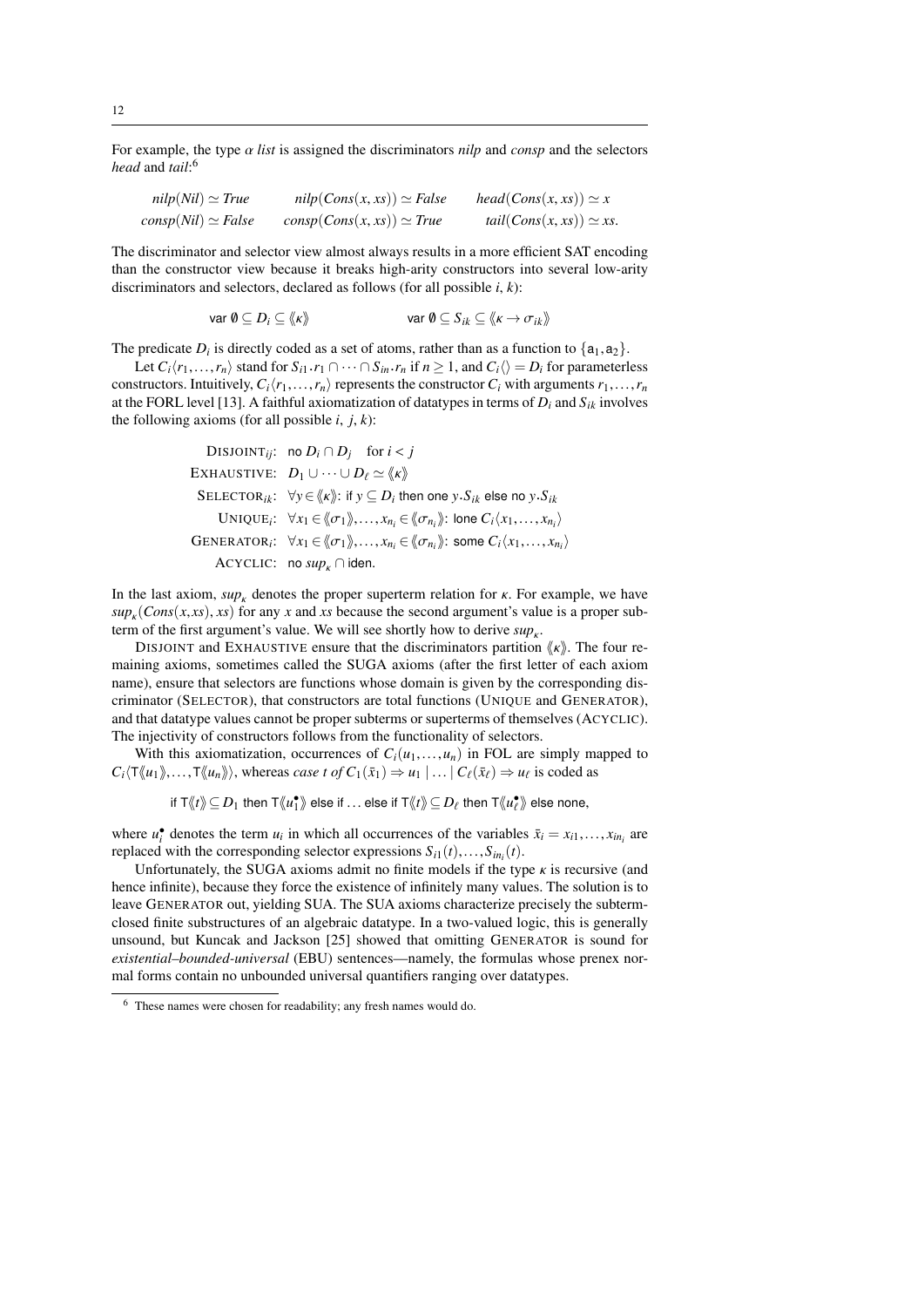In our three-valued setting, omitting the GENERATOR axiom is always sound. The construct  $C_i\langle r_1,\ldots,r_{n_i}\rangle$  sometimes returns none for non-none arguments, but this is not a prob-<br>lem since our translation of Sect 4.2 is designed to cone with partiality. Non-FBU formulas lem since our translation of Sect. 4.2 is designed to cope with partiality. Non-EBU formulas such as  $True \vee \forall n^{nat}$ .  $P(n)$  become analyzable when moving to a three-valued logic. This is<br>especially important for complex specifications, because they are likely to contain non-ERU especially important for complex specifications, because they are likely to contain non-EBU parts that are not needed for finding a model.

*Example 5.2* The *nat list* instance of  $\alpha$  *list* would be axiomatized as follows:

|                                                  | DISJOINT: no nilp $\cap$ consp                                                                                                                       |
|--------------------------------------------------|------------------------------------------------------------------------------------------------------------------------------------------------------|
|                                                  | EXHAUSTIVE: $nilp \cup consp \simeq \langle nat\; list \rangle$                                                                                      |
|                                                  | SELECTOR <sub>head</sub> : $\forall y s \in \langle nat \, list \rangle$ : if $ys \subseteq consp$ then one $ys \cdot head$ else no $ys \cdot head$  |
|                                                  | SELECTOR <sub>tail</sub> : $\forall y s \in \langle n \text{at list} \rangle$ : if $ys \subseteq \text{cons}p$ then one ys tail else no ys tail      |
| UNIQUE <sub>Nil</sub> : lone $Nil\langle\rangle$ |                                                                                                                                                      |
|                                                  | UNIQUE <sub>Cons</sub> : $\forall x \in \langle \langle nat \rangle, xs \in \langle \langle nat \rangle \rangle$ : lone Cons $\langle x, xs \rangle$ |
|                                                  | ACYCLIC: no $sup_{nat list} \cap$ iden with $sup_{nat list} = tail^+$ .                                                                              |
|                                                  |                                                                                                                                                      |

Examples of subterm-closed list substructures using traditional notation are  $\{[], [0], [1]\}$ and  $\{[], [1], [2,1], [0,2,1]\}$ . In contrast, the set  $L = \{[], [1,1]\}$  is not subterm-closed, because  $tail([1,1]) = [1] \notin L$ . Given a cardinality, Kodkod systematically enumerates all corresponding subterm-closed list substructures.

To generate the proper superterm relation needed for ACYCLIC, we must consider the general case of mutually recursive datatypes. We start by computing the datatype dependency graph, in which vertices are labeled with datatypes and arcs with selectors. For each selector  $S^{k \to k'}$ , we add an arc from  $k$  to  $k'$  labeled *S*. Next, we compute for each datatype a regular expression capturing the pontrivial paths in the graph from the datatype to itself. This can be expression capturing the nontrivial paths in the graph from the datatype to itself. This can be done using Kleene's construction [22; 23, pp. 51–53]. The proper superterm relation is obtained from the regular expression by replacing concatenation with relational composition, alternative with set union, and repetition with transitive closure.

*Example 5.3* Let *sym* be an atomic type, and consider the definitions

datatype  $\alpha$  *list* = *Nil* | *Cons* of  $(\alpha, \alpha$  *list*) datatype *tree* = *Leaf* of *sym* | *Node* of *tree list*

Their dependency graph is



where *children* is the selector associated with *Node*. The superterm relations are

*suptree* = (*children*.*tail*<sup>∗</sup> .*head*) <sup>+</sup> *suptree list* = (*tail* ∪ *head*.*children*) +

Notice that in the presence of polymorphism, instances of sequentially declared datatypes can be mutually recursive. ■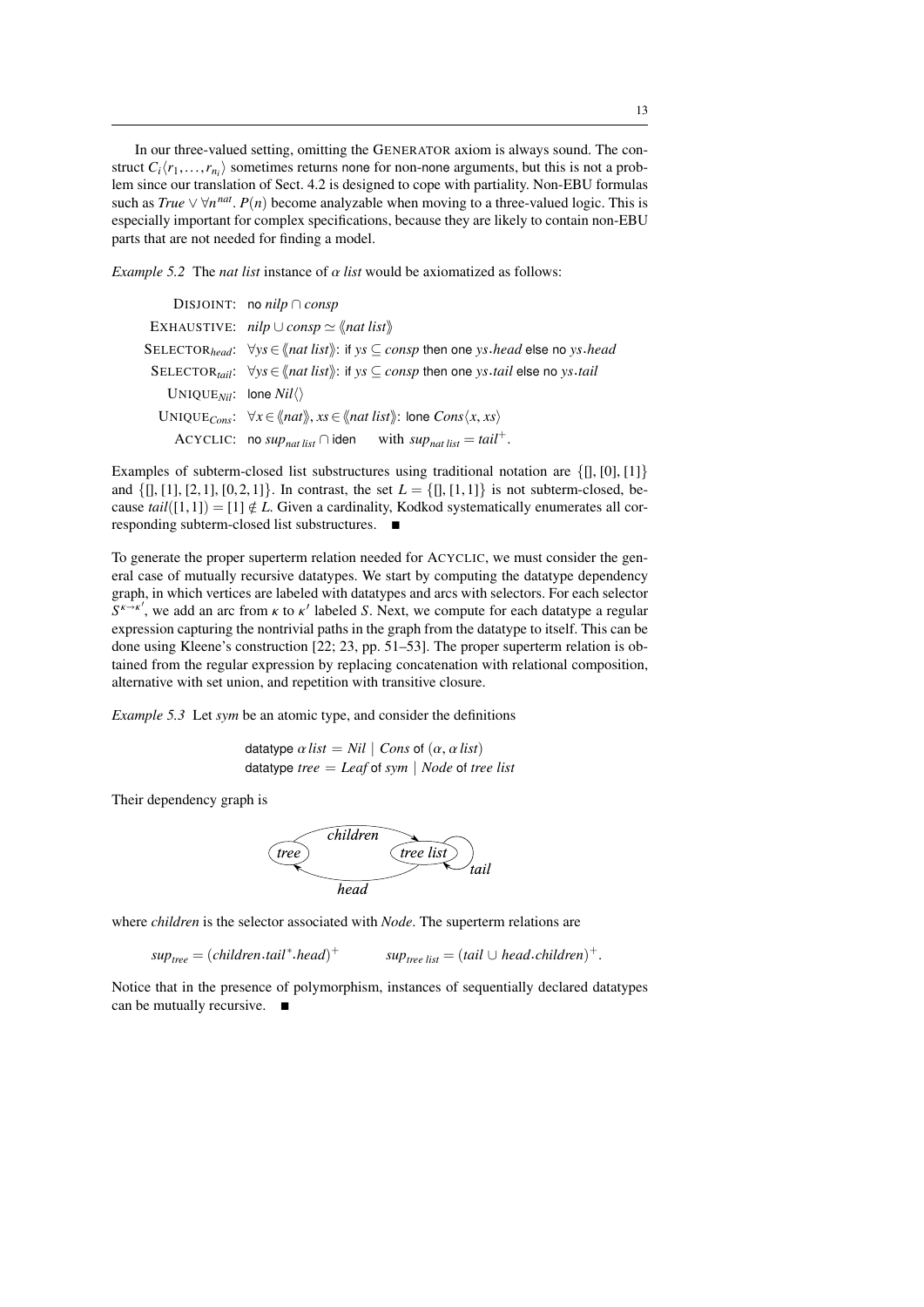With a suitable axiomatization of datatypes as subterm-closed substructures, it is easy to encode primrec definitions. A recursive equation  $f(C_i(x_1^{\sigma_1},...,x_m^{\sigma_m}), z_1^{\sigma'_1},...,z_n^{\sigma'_n}) \simeq t$  is translated to

$$
\forall y \in D_i, z_1 \in \langle \langle \sigma'_1 \rangle \rangle, \ldots, z_n \in \langle \langle \sigma'_n \rangle \rangle: \mathsf{T} \langle \langle f(y, z_1, \ldots, z_n) \rangle \rangle \simeq \mathsf{T} \langle \langle f^{\bullet} \rangle \rangle,
$$

where  $t^{\bullet}$  is obtained from *t* by replacing the variables  $x_i$  with the selector expressions  $S_i(y)$ . By quantifying over the constructed values *y* rather than over the arguments to the constructors, we reduce the number of copies of the quantified body by a factor of  $\|\langle \sigma_1 \rangle\| \dots$  $|\langle \sigma_n \rangle| / |\langle \kappa \rangle|$  in the SAT problem. Although we focus here on primitive recursion, general well-founded recursion with non-overlapping pattern matching (as defined using Isabelle's function package [24]) can be handled in essentially the same way.

*Example 5.4* The recursive function *cat* from Sect. 3.4 is translated to

$$
\forall ys \in nilp, zs \in \langle \alpha list \rangle : zs.(yscat) \simeq zs
$$
  

$$
\forall ys \in consp, zs \in \langle \alpha list \rangle : zs.(yscat) \simeq Cons \langle vs. head, zs.((ys.tail).cat) \rangle.
$$

Theorem 5.2 *The encoding of Sect. 5.1 extended with algebraic datatypes and primitive recursion is sound.*

*Proof* Kuncak and Jackson [25] proved that SUA axioms precisely describe subterm-closed finite substructures of an algebraic datatype, and showed how to generalize this result to mutually recursive datatypes. This means that we can always extend the valuation of the SUA-specified descriptors and selectors to obtain a model of the entire datatype. For recursion, we can prove  $\llbracket \mathsf{T} \langle f(C(x_1,...,x_m), z_1,...,z_n) \rangle \rrbracket_V \subseteq \llbracket f(C(x_1,...,x_m), z_1,...,z_n) \rrbracket_M \rrbracket$  by structural induction on the value of the first argument to *f* and extend *f*'s model as in the proof of Theorem 5.1, exploiting the injectivity of constructors.  $\Box$ 

#### 5.3 Axiomatization of (Co)inductive Predicates

With datatypes and recursion in place, we are ready to consider (co)inductive predicates. Recall from Sect. 3.2 that an inductive predicate is the least fixed point *p* of the equation  $p(\bar{x}) \simeq t[p]$  (where  $t[p]$  is some formula involving *p*) and a coinductive predicate is the greatest fixed point. A first intuition would be to take  $p(\bar{x}) \simeq t/p$  as *p*'s definition. In general, this is unsound since it underspecifies  $p$ , but there are two important cases for which this method is sound.

First, if the recursion in  $p(\bar{x}) \simeq t[p]$  is well-founded, the equation admits exactly one solution [17]; we can safely use it as *p*'s specification, and encode it the same way as a recursive function (Sect. 5.2). To ascertain wellfoundedness, we can perform a simple syntactic check to ensure that each recursive call peels off at least one constructor. Alternatively, we can invoke an off-the-shelf termination prover such as AProVE [14] or Isabelle's *lexicographic\_order* tactic [9]. Given introduction rules of the form

$$
p(\bar{t}_{i1}) \wedge \cdots \wedge p(\bar{t}_{i\ell_i}) \wedge Q_i \longrightarrow p(\bar{u}_i)
$$

for  $i \in \{1, \ldots, n\}$ , the prover attempts to exhibit a well-founded relation *R* such that

$$
\bigwedge_{i=1}^n \bigwedge_{j=1}^{\ell_i} (Q_i \longrightarrow \big\langle \overline{t}_{ij}, \overline{u}_i \big\rangle \in R)
$$

This is the approach implemented in Nitpick.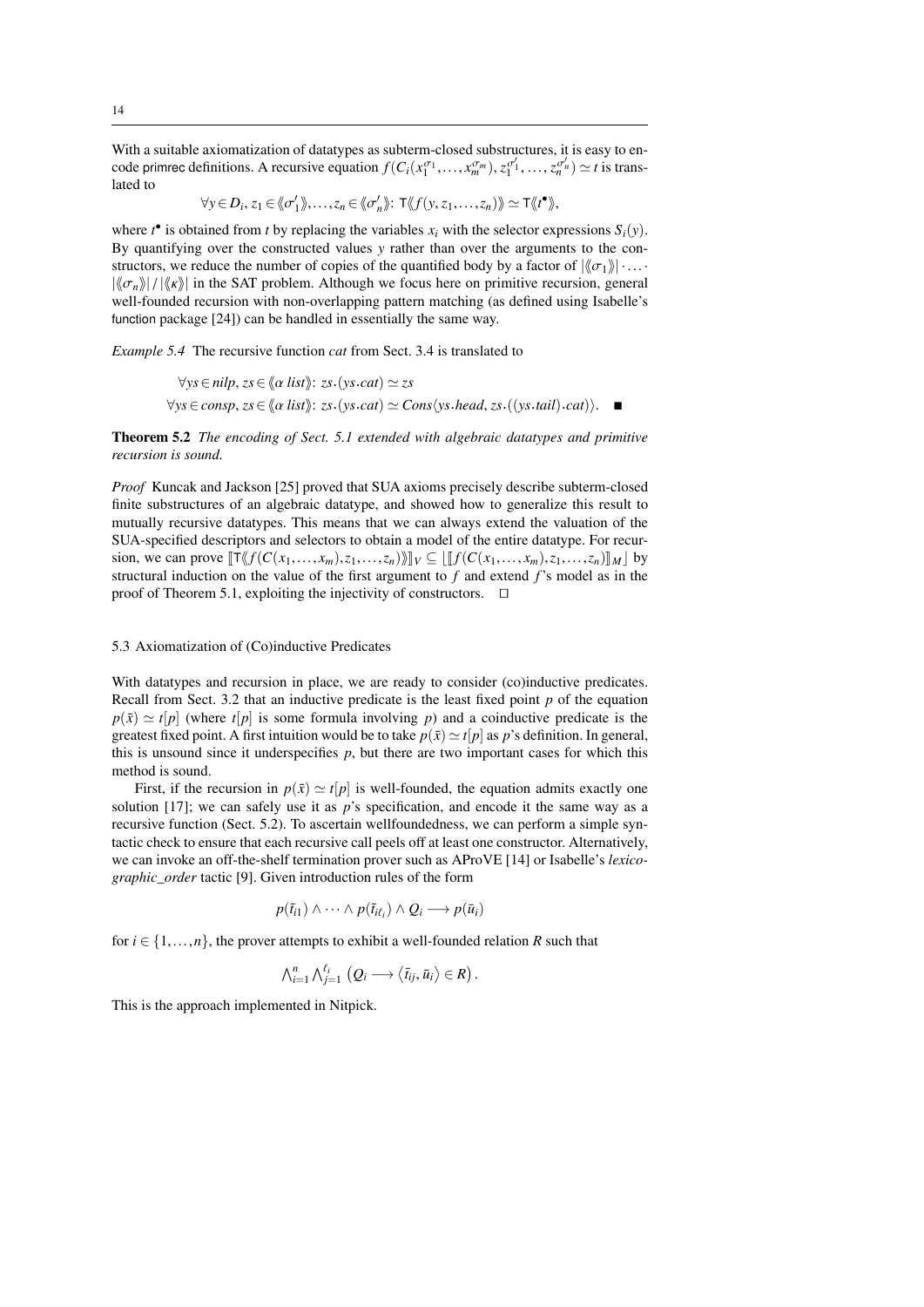Second, if  $p$  is inductive and occurs negatively in the formula, we can replace these occurrences by a fresh constant *q* satisfying  $q(\bar{x}) \simeq t[q]$ . The resulting formula is equisatisfiable to the original formula: Since  $p$  is a least fixed point,  $q$  overapproximates  $p$  and thus  $\neg q(\bar{x}) \Longrightarrow \neg p(\bar{x})$ . Dually, this method can also handle positive occurrences of coinductive predicates.

To deal with positive occurrences of inductive predicates, we adapt a technique from bounded model checking [6]: We replace these occurrences of  $p$  by a fresh predicate  $r_k$ defined by the FOL equations

$$
r_0(\bar{x}) \simeq False \qquad \qquad r_{Suc(m)}(\bar{x}) \simeq t[r_m],
$$

which corresponds to  $p$  unrolled  $k$  times. In essence, we have made the predicate wellfounded by introducing a counter that decreases by one with each recursive call. The above equations are primitive recursive over the datatype *nat* and can be translated using the approach shown in Sect. 5.2. The unrolling comes at a price: The function table for  $r_k$  is *k* times larger than that of *p* directly encoded as  $p(\bar{x}) \simeq t[p]$ .

The situation is mirrored for coinductive predicates: Negative occurrences are replaced by the overapproximation  $r_k$  defined by

$$
r_0(\bar{x}) \simeq True \qquad \qquad r_{Suc(m)}(\bar{x}) \simeq t[r_m].
$$

*Example 5.5* The *even* predicate defined by

inductive 
$$
even^{nat \to o}
$$
 where  
\n $even(0)$   
\n $even(n) \longrightarrow even(n)$   
\n $even(n) \longrightarrow even(Suc(Suc(n)))$ 

is not well-founded because of the (needless) cyclic rule  $even(n) \rightarrow even(n)$ . We can use the fixed-point equation

$$
even(x) \simeq (\exists n. \ x \simeq 0 \vee (x \simeq n \wedge even(n)) \vee (x \simeq Succ(Suc(n)) \wedge even(n)))
$$

as an overapproximation of *even* in negative contexts. In positive contexts, we must unroll the predicate:

$$
even_0(x) \simeq False
$$
  

$$
even_{Suc(m)}(x) \simeq (\exists n. x \simeq 0 \vee (x \simeq n \wedge even_m(n)) \vee (x \simeq Succ(Suc(n)) \wedge even_m(n))). \blacksquare
$$

Theorem 5.3 *The encoding of Sect. 5.2 extended with (co)inductive predicates is sound.*

*Proof* We consider only inductive predicates; coinduction is dual. If *p* is well-founded, the fixed-point equation fully characterizes *p* [17], and the proof is identical to that of primitive recursion in Theorem 5.2 but with recursion induction instead of structural induction. If *p* is not well-founded,  $q \simeq t[q]$  is satisfied by several *q*'s, and by Knaster–Tarski  $p \sqsubseteq q$ . Substituting *q* for *p*'s negative occurrences in the FORL formula strengthens it, which is sound. For the positive occurrences, we have  $r_0 \subseteq \cdots \subseteq r_k \subseteq p$  by monotonicity of the definition; substituting  $r_k$  for p's positive occurrences strengthens the formula.  $\square$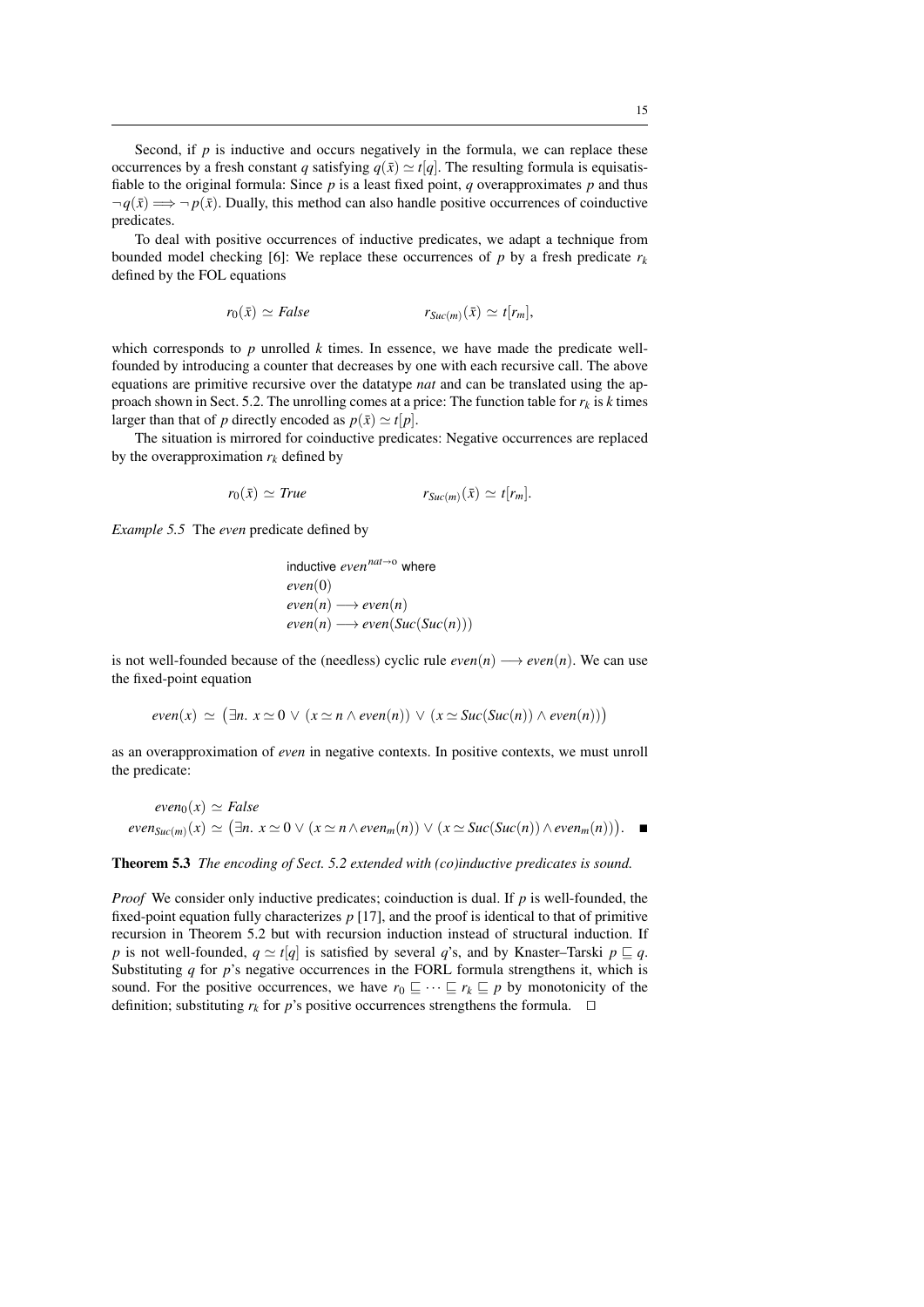As an alternative to the explicit unrolling, we can mobilize FORL's transitive closure for an important class of inductive predicates, *linear inductive predicates*, whose introduction rules are of the form  $Q \longrightarrow p(\bar{u})$  (the *base rules*) or  $p(\bar{t}) \land Q \longrightarrow p(\bar{u})$  (the *step rules*). Informally, the idea is to replace positive occurrences of  $p(\bar{x})$  with

$$
\exists \bar{x}_0. p_{\text{base}}(\bar{x}_0) \wedge p_{\text{step}}^*(\bar{x}_0, \bar{x}),
$$

where  $p_{base}(\bar{x}_0)$  iff  $p(\bar{x}_0)$  can be deduced from a base rule,  $p_{step}(\bar{x}_0, \bar{x})$  iff  $p(\bar{x})$  can be deduced by applying one step rule assuming  $p(\bar{x}_0)$ , and  $p^*_{step}$  is the reflexive transitive closure of *p*step. For example, a reachability predicate *reach*(*s*) defined inductively would be coded as a set of initial states *reach*base and the small-step transition relation *reach*step. The approach is not so different from explicit unrolling, since Kodkod internally unrolls the transitive closure to saturation. Nonetheless, on some problems the transitive closure approach is several times faster, presumably because Kodkod unfolds the relation inline instead of introducing an explicit counter.

#### 5.4 Axiomatization of Coalgebraic Datatypes and Corecursive Functions

Coalgebraic datatypes are similar to algebraic datatypes, but they allow infinite values. For example, the infinite lists [0,0,...] and [0,1,2,3,...] are possible values of the type *nat llist* of coalgebraic (lazy) lists over natural numbers.

In principle, we could use the same SUA axiomatization for codatatypes as for datatypes (Sect. 5.2). This would exclude all infinite values but nonetheless be sound. However, in practice, infinite values often behave in surprising ways; excluding them would also exclude many interesting models.

It turns out we can modify the SUA axiomatization to support an important class of infinite values, namely those that are  $\omega$ -regular. For lazy lists, this means lasso-shaped objects such as  $[0,0,...]$  and  $[8,1,2,1,2,...]$  (where the cycle 1,2 is repeated infinitely).

The first step is to leave out the ACYCLIC axiom. However, doing only this is unsound, because we might obtain several atoms encoding the same value; for example,  $a_1 =$  $LCons(0, a_1), a_2 = LCons(0, a_3),$  and  $a_3 = LCons(0, a_2)$  all encode the infinite list  $[0, 0, \ldots]$ . This violates the bisimilarity principle, according to which two values are equal unless they lead to different observations (the observations being 0,0,...).

For lazy lists, we add the definition

coinductive ∼ (
$$
\alpha
$$
 *llist*,  $\alpha$  *llist*)→0 where  
*LNil* ∼ *LNil*  
 $x \simeq x' \wedge xs \sim xs' \longrightarrow LCons(x, xs) \sim LCons(x', xs')$ 

and we require that  $\simeq$  coincides with  $\sim$  on  $\alpha$  *llist* values. More generally, we generate mutual coinductive definitions of  $\sim$  for all the codatatypes. For each constructor  $C^{(\sigma_1,\ldots,\sigma_n)\to\sigma}$ , we add an introduction rule

$$
x_1 \approx_1 x'_1 \wedge \cdots \wedge x_n \approx_n x'_n \longrightarrow C(x_1, \ldots, x_n) \sim C(x'_1, \ldots, x'_n),
$$

where  $\approx_i$  is  $\sim^{(\sigma_i, \sigma_i)\to 0}$  if  $\sigma_i$  is a codatatype and  $\simeq$  otherwise. Finally, for each codatatype  $\kappa$ , we add the axiom

BISIMILAR: 
$$
\forall y, y' \in \langle k \rangle: y \sim y' \longrightarrow y \simeq y'.
$$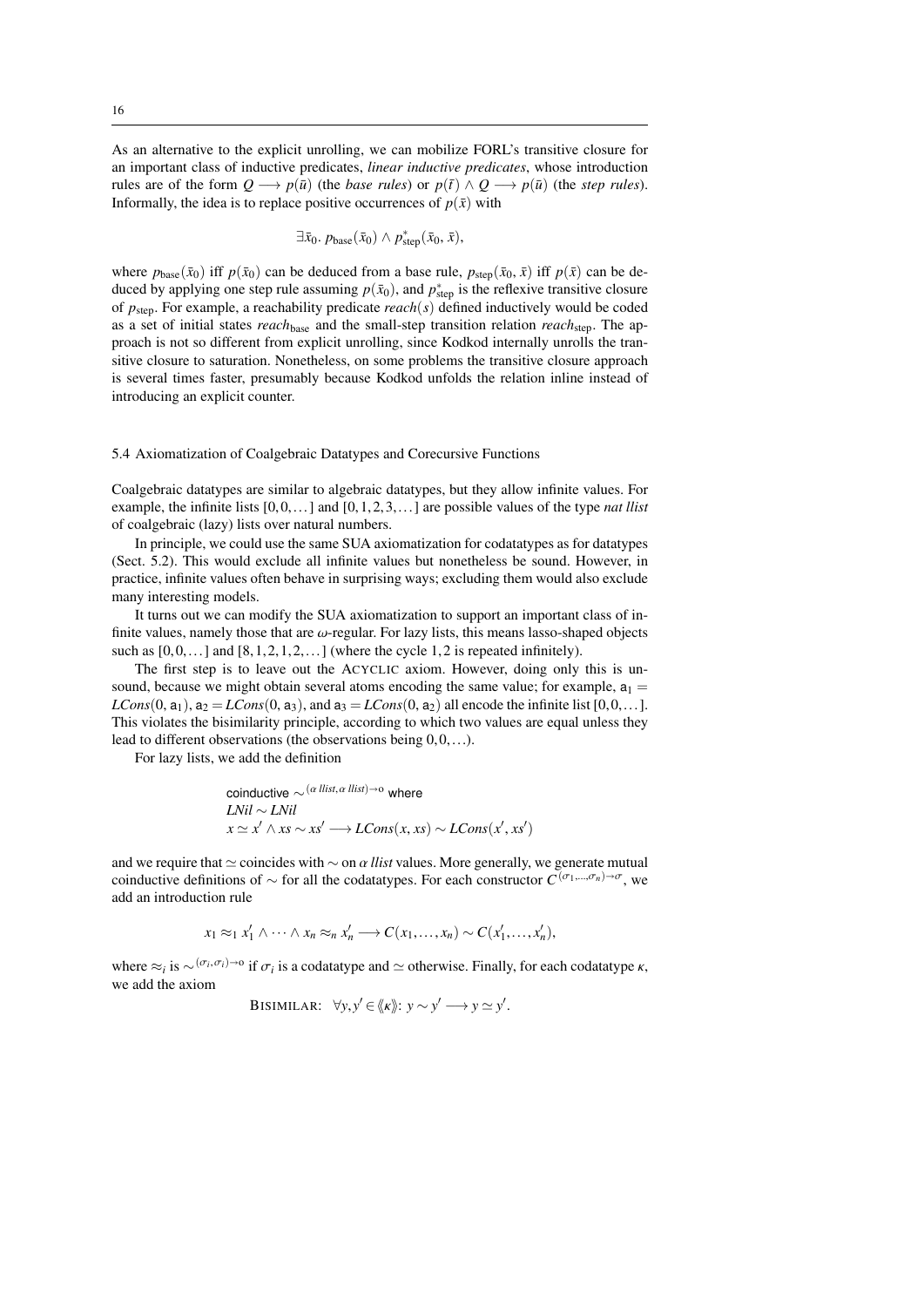With the SUB (SU plus BISIMILAR) axiomatization in place, it is easy to encode coprimrec definitions. A corecursive equation  $f(y_1^{\sigma_1},..., y_n^{\sigma_1}) \simeq t$  is translated to

$$
\forall y_1 \in \langle\!\langle \sigma_1 \rangle\!\rangle, \ldots, y_n \in \langle\!\langle \sigma_n \rangle\!\rangle: \mathsf{T} \langle\!\langle f(y_1, \ldots, y_n) \rangle\!\rangle \simeq \mathsf{T} \langle\!\langle t \rangle\!\rangle.
$$

Theorem 5.4 *The encoding of Sect. 5.3 extended with coalgebraic datatypes and primitive corecursion is sound.*

*Proof* Codatatypes are characterized by selectors, which are axiomatized by the SU axioms, and by finality, which is equivalent to the bisimilarity principle [20, 30]. Our finite axiomatization gives a subterm-closed substructure of the coalgebraic datatype, which can be extended to yield a FOL model of the complete codatatype, as we did for algebraic datatypes in the proof of Theorem 5.2.

The soundness of the encoding of primitive corecursion is proved by coinduction. Given the equation  $f(\bar{y}) \simeq t$ , assuming that for each corecursive call  $f(\bar{x})$  we have  $\llbracket T\langle f(\bar{x})\rangle \llbracket V \subseteq$  $\|f(\bar{x})\|_{M}$ , we must show that  $\|T\langle f(\bar{y})\rangle\|_{V} \subseteq \|f(\bar{y})\|_{M}$ . This follows from the soundness of the encoding of the constructs occurring in  $t$  and from the hypotheses.  $\Box$ 

## 6 Techniques for Improving Precision and Efficiency

## 6.1 Constructor Elimination

Since datatype constructors may return  $\star$  in our encoding, we can increase precision by eliminating them. A formula such as  $Cons(x, Cons(y, Nil)) \simeq Cons(a, Cons(b, Nil))$  can easily be rewritten into  $x \simeq a \wedge y \simeq b$ , which evaluates to either *True* or *False* if *x*, *y*, *a*, and *b* are representable, even if  $Cons(x, Cons(y, Nil))$  or  $Cons(a, Cons(b, Nil))$  would yield  $\star$ . By introducing discriminators and selectors, we can also rewrite equalities where only one side is expressed using constructors; for example,  $xs \simeq Cons(a,Nil)$  would become  $consp(xs) \wedge head(xs) \simeq a \wedge nilp(tail(xs)).$ 

#### 6.2 Quantifier Massaging

The equations that encode (co)inductive predicates are marred by existential quantifiers, which blow up the size of the resulting propositional formula. The following steps, described in the Nitpick paper [8] but repeated here for completeness, can be applied to eliminate quantifiers or reduce their binding range:

- 1. Replace quantifications of the forms  $\forall x. x \simeq t \rightarrow P[x]$  and  $\exists x. x \simeq t \land P[x]$  by  $P[t]$  if *x* does not occur free in *t*.
- 2. Skolemize.
- 3. Distribute quantifiers over congenial connectives ( $\forall$  over  $\land$ ,  $\exists$  over  $\lor$  and  $\longrightarrow$ ).
- 4. For any remaining subformula  $Qx_1 \ldots x_n$ .  $p_1 \otimes \cdots \otimes p_m$ , where Q is a quantifier and  $\otimes$ is a connective, move the  $p_i$ 's out of as many quantifiers as possible by rebuilding the formula using  $qfy({x_1},...,x_n), {p_1},..., p_m)$ , defined as

$$
qfy(\emptyset, P) = \bigotimes P \qquad \qquad qfy(x \oplus X, P) = qfy(X, P - P_x \cup \{Qx, \bigotimes P_x\}),
$$

where  $P_x = \{p \in P \mid x \text{ occurs free in } p\}.$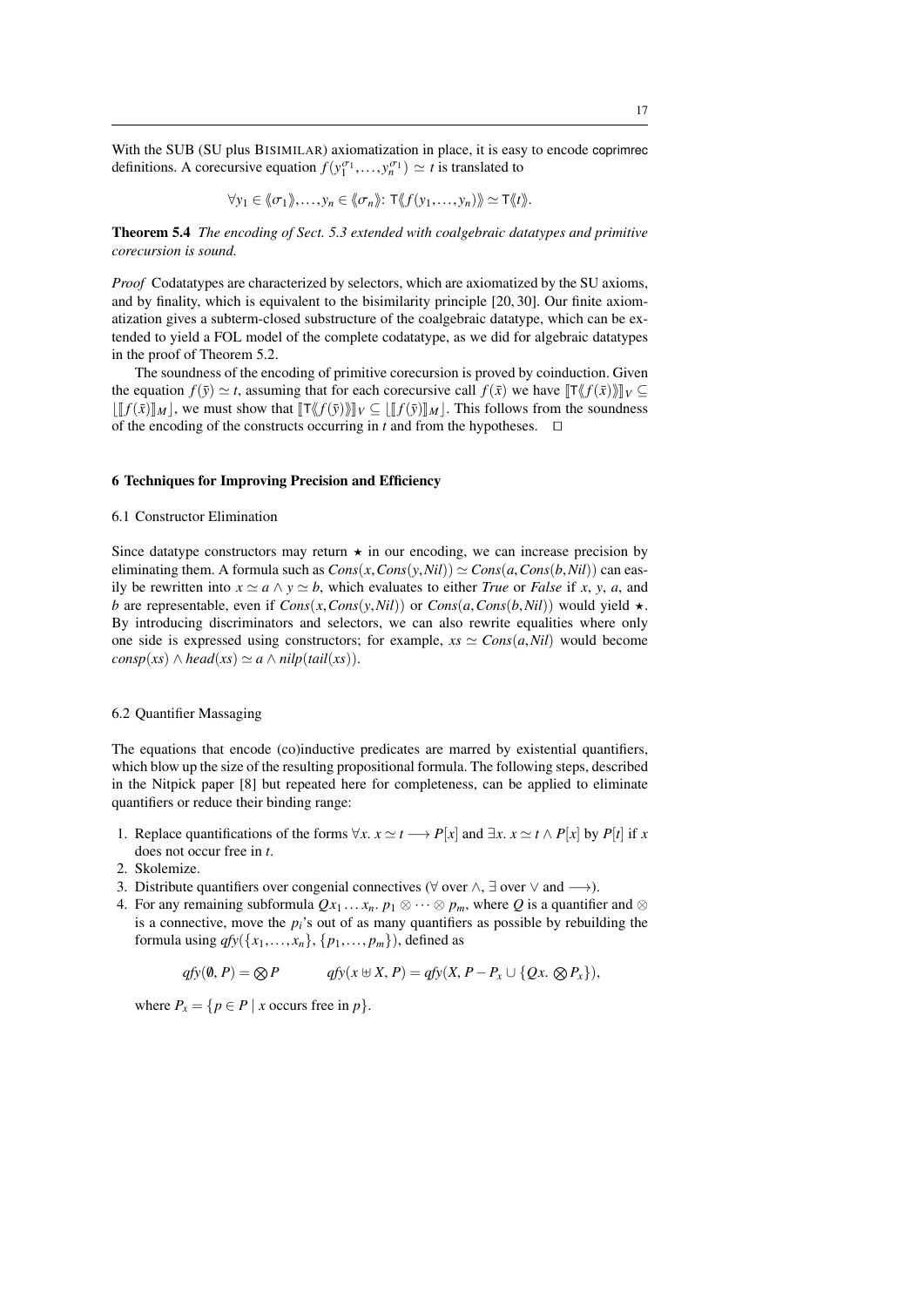The order in which individual variables *x* are removed from the first argument in step 4 is crucial because it affects which *pi*'s can be moved out. For clusters of up to 7 quantifiers, Nitpick considers all permutations of the bound variables and chooses the one that minimizes the sum  $\sum_{i=1}^{m} |\langle \sigma_{i1} \rangle| \cdot ... \cdot |\langle \sigma_{ik_i} \rangle| \cdot size(p_i)$ , where  $\sigma_{i1},...,\sigma_{ik_i}$  are the types of the variables that have *n* in their hinding range, and size (*n*·) is a rough syntactic measure of *n*·'s size: that have  $p_i$  in their binding range, and  $size(p_i)$  is a rough syntactic measure of  $p_i$ 's size; for larger clusters, it falls back on a greedy heuristic inspired by Paradox's clause splitting procedure [12]. Thus, the formula  $\exists x^{\alpha} y^{\alpha}$ .  $p(x) \wedge q(x, y) \wedge r(y, f(y, y))$  is transformed into<br> $\exists y^{\alpha} r(y, f(y, y)) \wedge (\exists x^{\alpha} p(x) \wedge q(x, y))$ . Processing y before x in *a*fy would instead give  $\exists y^{\alpha}$ .  $r(y, f(y, y)) \wedge (\exists x^{\alpha}, p(x) \wedge q(x, y))$ . Processing *y* before *x* in *qfy* would instead give  $\exists x^{\alpha}$ .  $p(x) \wedge (\exists y^{\alpha}, q(x, y) \wedge r(y, f(y, y)))$ , which is more expensive because  $r(y, f(y, y))$ , the most complex conjunct is doubly quantified and hence  $|\ell_{\alpha}y|^2$  copies of it are needed in the most complex conjunct, is doubly quantified and hence  $|\langle \alpha \rangle|^2$  copies of it are needed in the resulting propositional formula. It could be argued that this optimization really belongs in resulting propositional formula. It could be argued that this optimization really belongs in Kodkod, but until it is implemented there we must do it ourselves.

## 6.3 Tabulation

FORL relations can be assigned fixed values, in which case no propositional variables are generated for them. We can use this facility to store tables that precompute the value of basic operations on natural numbers, such as *Suc*, <sup>+</sup>, <sup>−</sup>, <sup>∗</sup>, *div*, *mod*, <, *gcd*, and *lcm*. This is possible for natural numbers because for any cardinality *k* there exists exactly one subtermclosed substructure  $\{0,1,\ldots,k-1\}$ .

*Example 6.1* If  $\langle \langle nat \rangle \rangle = \{0,1,2,3,4\}$ , we encode each representable number *n* as  $a_{n+1}$ , effectively performing our own symmetry breaking. We can then declare the successor function as follows:

$$
var\,Suc = \{\langle a_1, a_2 \rangle, \langle a_2, a_3 \rangle, \langle a_3, a_4 \rangle, \langle a_4, a_5 \rangle\}
$$

## 7 Case Studies

#### 7.1 A Context-Free Grammar

Our first case study is taken from the Isabelle/HOL tutorial [29]. The following context-free grammar, originally due to Hopcroft and Ullman, produces all strings with an equal number of *a*'s and *b*'s:

$$
S ::= \epsilon | bA | aB \qquad A ::= aS | bAA \qquad B ::= bS | aBB
$$

The intuition behind the grammar is that *A* generates all string with one more *a* than *b*'s and *B* generates all strings with one more *b* than *a*'s.

Context-free grammars can easily be expressed as inductive predicates. The following FOL specification attempts to capture the above grammar, but a few errors were introduced to make it interesting.

$$
datatype \Sigma = a | b
$$

inductive  $S^{\Sigma \text{ list}\rightarrow bool}$  and  $A^{\Sigma \text{ list}\rightarrow bool}$  and  $B^{\Sigma \text{ list}\rightarrow bool}$  where  $S(\textit{Nil})$ <br>  $A(\textit{w}) \longrightarrow S(Cons(b, \textit{w}))$ <br>  $S(\textit{w}) \longrightarrow S(Cons(b, \textit{w}))$ <br>  $S(\textit{w}) \longrightarrow S(Cons(b, \textit{w}))$  $A(w) \longrightarrow S(Cons(b, w))$   $S(w) \longrightarrow S(Cons(b, w))$ <br> $B(w) \longrightarrow B(cons(c, w))$   $B(w) \wedge B(w) \longrightarrow B(scb(b, w))$  $B(w) \longrightarrow S(Cons(a, w))$   $B(v) \land B(v) \longrightarrow B(cat(Cons(a, v), w))$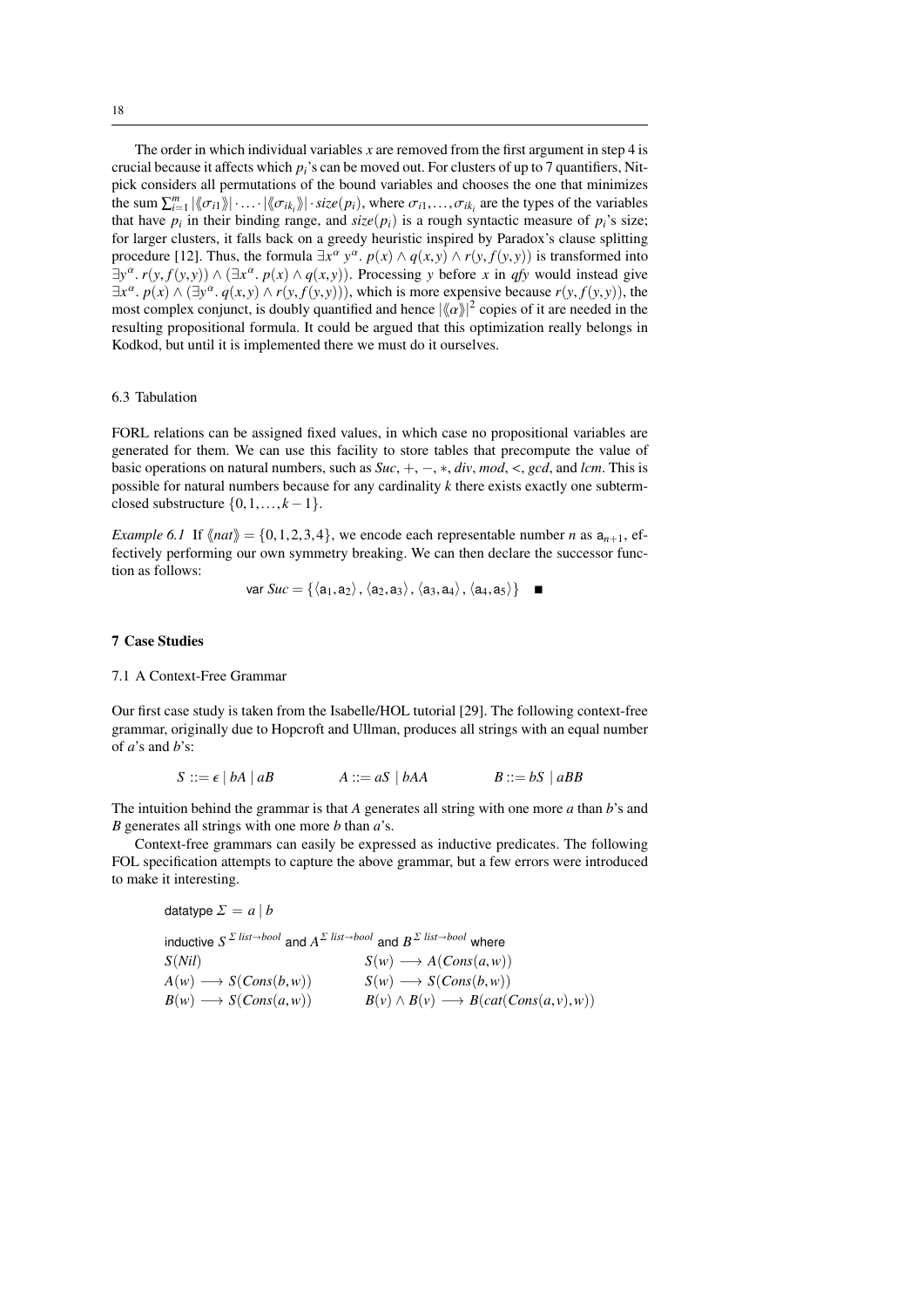Debugging faulty specifications is at the heart of Nitpick's *raison d'être*. A good approach is to state desirable properties of the specification—here, that the predicate *S* corresponds to the set (or predicate) of strings over  $\{a,b\}$  with as many *a*'s as *b*'s—and check them with Nitpick. If the properties are correctly stated, counterexamples will point to bugs in the specification. For our grammar example, we will proceed in two steps, separating the soundness and the completeness of the set *S*:

SOUND: 
$$
S(w) \longrightarrow count(a, w) \simeq count(b, w)
$$
  
COMPLETE:  $count(a, w) \simeq count(b, w) \longrightarrow S(w)$ .

The auxiliary function *count* is defined as follows:

$$
\begin{aligned}\n\text{prime count}^{(\alpha, \alpha \text{ list}) \to nat} & \text{where} \\
\text{count}(x, Nil) &\simeq 0 \\
\text{count}(x, Cons(y, ys)) &\simeq (if x \simeq y \text{ then } 1 \text{ else } 0) + \text{count}(x, ys)\n\end{aligned}
$$

We first focus on soundness. The predicate *S* occurs negatively in SOUND, but positively in the negated conjecture  $\neg$  SOUND. Wellfoundedness is easy to establish because the words in the conclusions are always at least one symbol longer than the corresponding words in the assumptions. As a result, Nitpick can use the fixed-point equations

$$
S(x) \simeq (x \simeq Nil \vee (\exists w. x \simeq Cons(b, w) \wedge A(w)) \vee (\exists w. x \simeq Cons(a, w) \wedge B(w))
$$
  
 
$$
\vee (\exists w. x \simeq Cons(b, w) \wedge S(w)))
$$
  

$$
A(x) \simeq (\exists w. x \simeq Cons(a, w) \wedge S(w))
$$
  

$$
B(x) \simeq (\exists vw. x \simeq cat(Cons(a, v), w) \wedge B(v) \wedge B(v)),
$$

which can be syntactically derived from the introduction rules.

When invoked on SOUND with the default settings, Nitpick produces 10 FORL problems corresponding to the scopes  $|\langle \langle \rangle n a t \rangle| = |\langle \rangle \rangle E \rangle = k$  and  $|\langle \rangle \langle \rangle = \langle \rangle$  for  $k \in \mathbb{R}$ {1,...,10} and passes them on to Kodkod. Datatypes approximated by subterm-closed substructures are always scope-monotonic, so it would be sufficient to try only the largest scope  $(k = 10)$ , but in practice it is usually more efficient to start with smaller scopes. The models obtained this way also tend to be simpler.

Nitpick almost instantly finds the counterexample  $w = [b]$  built using the substructures

$$
\langle \langle nat \rangle \rangle = \{0, 1\} \qquad \langle \langle \Sigma \text{ list } \rangle \rangle = \{[], [b]\} \qquad \langle \langle \Sigma \rangle \rangle = \{a, b\}
$$

and the constant interpretations

| $cat(\Pi,\Pi)=\Pi$                        |                                        | $count(a, \Pi) = 0$ $S(\Pi) = True$ $A(\Pi) = False$ $B(\Pi) = \star$            |  |
|-------------------------------------------|----------------------------------------|----------------------------------------------------------------------------------|--|
| $cat([b], [] = \star$                     |                                        | $count(b, [] = 0 \quad S([b]) = True \quad A([b]) = False \quad B([b]) = \star.$ |  |
|                                           | $cat($ [, [b]) = [b] count(a, [b]) = 0 |                                                                                  |  |
| $cat([b],[b]) = \star$ $count(b,[b]) = 1$ |                                        |                                                                                  |  |
|                                           |                                        |                                                                                  |  |

It would seem that  $S([b])$ . How could this be? An inspection of the introduction rules reveals that the only rule with a right-hand side of the form  $S(Cons(b,...))$  that could have introduced [*b*] into *S* is

$$
S(w) \longrightarrow S(Cons(b,w)).
$$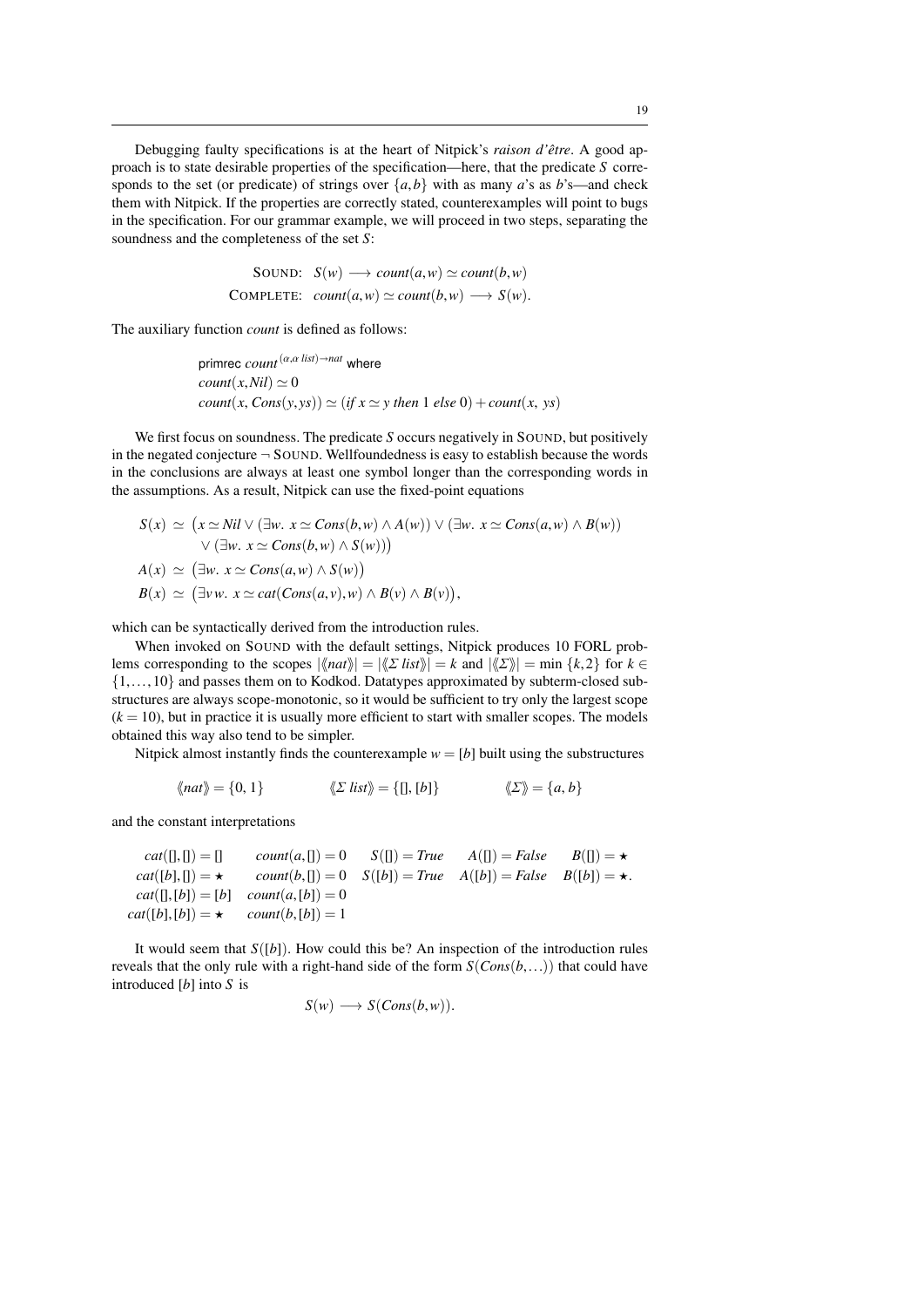This rule is clearly wrong: To match the production  $B ::= bS$ , the second *S* should be a *B*. If we fix the typo and run Nitpick again, we now obtain the counterexample  $w = [a, a, b]$ , which requires  $k = 4$ . This takes about 1.5 seconds on the author's laptop.

Some detective work is necessary to find out what went wrong here. To get *<sup>S</sup>*([*a*,*a*,*b*]), we need  $B([a, b])$ , which in turn can only originate from

$$
B(v) \wedge B(v) \longrightarrow B(cat(Cons(a,v),w)).
$$

This introduction rule is highly suspicious: The same assumption occurs twice, and the variable  $w$  is unconstrained. Indeed, one of the two occurrences of  $v$  in the assumptions should have been a *w*.

With the correction made, we do not get any counterexample from Nitpick, which exhausts all scopes up to cardinality 10 well within the 30 second time limit. Let us move on and check completeness. Since the predicate *S* occurs negatively in the negated conjecture ¬ COMPLETE, Nitpick can safely use the fixed-point equations for *S*, *A*, and *B* as their specifications. This time we get the counterexample  $w = [b, b, a, a]$ , with  $k = 5$ .

Apparently, [*b*,*b*,*a*,*a*] is not in *<sup>S</sup>* even though it has the same numbers of *<sup>a</sup>*'s and *<sup>b</sup>*'s. But since our inductive definition passed the soundness check, our introduction rules are likely to be correct. Perhaps we simply lack a rule. Comparing the grammar with the inductive definition, our suspicion is confirmed: There is no introduction rule corresponding to the production  $A ::= bAA$ , without which the grammar cannot generate two or more  $b$ 's in a row. So we add the rule

$$
A(v) \wedge A(w) \longrightarrow A(cat(Cons(b,v),w)).
$$

With this last change, we do not get any counterexamples from Nitpick for either soundness or completeness. We can even generalize our result to cover *A* and *B* as well:

$$
S(w) \simeq (count(a, w) \simeq count(b, w))
$$
  
\n
$$
A(w) \simeq (count(a, w) \simeq count(b, w) + 1)
$$
  
\n
$$
B(w) \simeq (count(a, w) + 1 \simeq count(b, w)).
$$

Nitpick can test these formulas up to cardinality 10 within 30 seconds on the author's laptop.

With some manual setup, the latest version of Quickcheck [4], a counterexample generator based on random testing, can find the same counterexamples as Nitpick. On the other hand, the SAT-based Refute [36] fails here, mostly because of its very rudimentary support for inductive predicates.

## 7.2 AA Trees

AA trees are a variety of balanced trees discovered by Arne Andersson that provide similar performance to red-black trees but are easier to implement [2]. They can be used to store sets of elements of type  $\alpha$  equipped with a total order <. We start by defining the datatype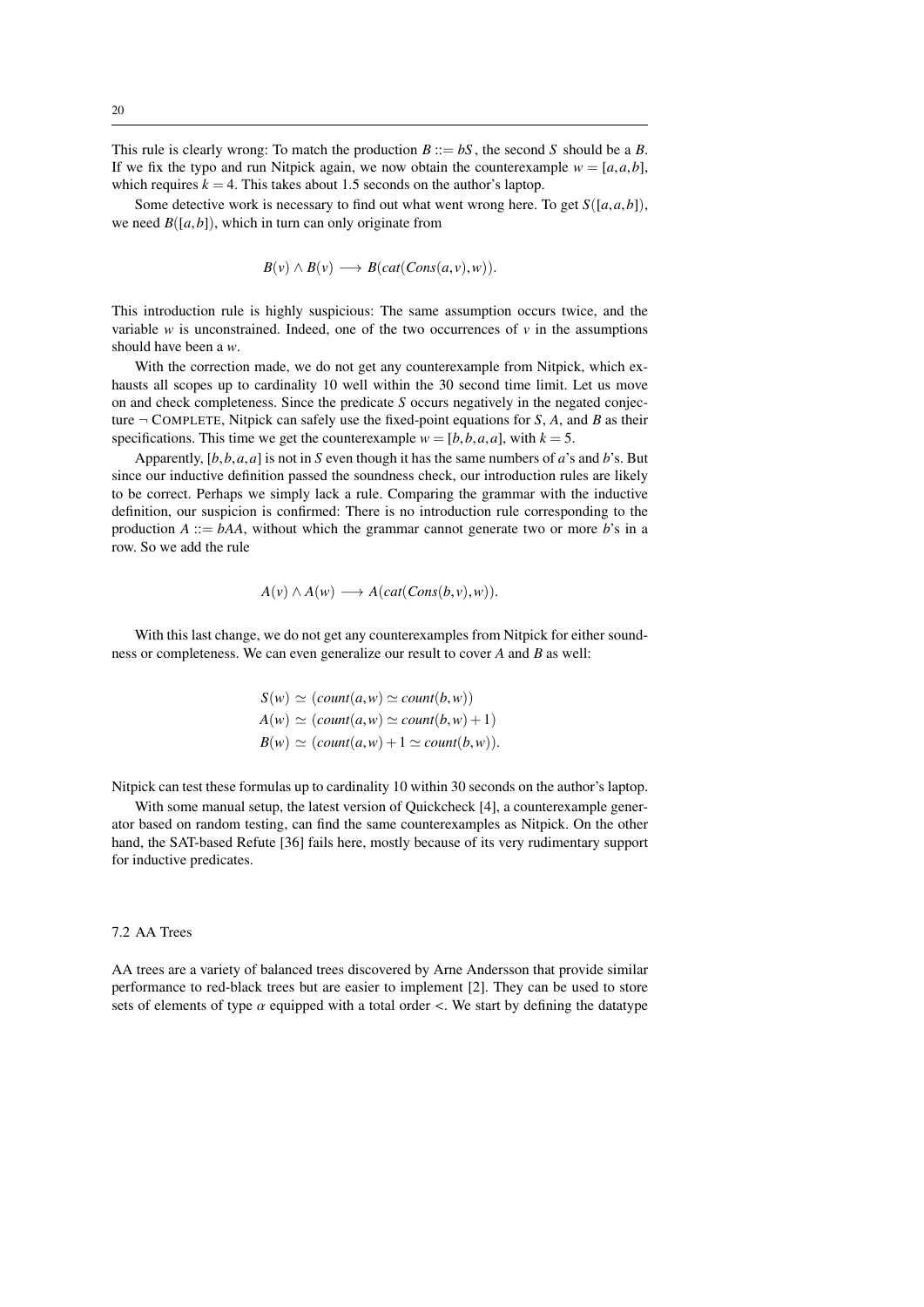and some basic extractor functions:

datatype  $\alpha$  *aa\_tree* =  $\Lambda$  |  $N$  of  $(\alpha, nat, \alpha$  *aa\_tree*,  $\alpha$  *aa\_tree*)

primrec  $level^{\alpha}$   $^{aa\_tree \rightarrow nat}$  where primrec  $data^{\alpha}$   $^{aa\_tree \rightarrow \alpha}$  where  $level(A) \simeq 0$  |  $data(N(x, \_, \_)) \simeq x$  $level(N(\_,k,\_,\_) ) \simeq k$ primrec *is*  $in^{(\alpha, \alpha \text{ aa\_tree}) \rightarrow o}$  where *is\_in*( $\Lambda$ )  $\simeq$  *False* |  $$ primrec  $\int f^{\alpha} \, a a_{\perp} t^{\alpha} e^{-\alpha} \, a a_{\perp} t^{\alpha} e^{-\alpha}$  where primrec  $r t^{\alpha} \, a a_{\perp} t^{\alpha} e^{-\alpha} a a_{\perp} t^{\alpha} e^{-\alpha}$  where  $lf(A) \simeq A \mid$ <br>  $lf(N(\_,\_,t,\_) ) \simeq t$   $rt(A) \simeq A \mid$ <br>  $rt(N(\_,\_,\_,t,\_) )$  $rt(N(\_,\_,\_,\_), u)) \simeq u$ 

The wellformedness criterion for AA trees is fairly complex. Each node is equipped with a "level" field, which must satisfy the following constraints:

- Nil trees  $(\Lambda)$  have level 0.
- Leaf nodes (i.e., nodes of the form  $N(\_,\_,\Lambda,\Lambda)$ ) have level 1.
- A node's level must be at least as large as its right child's, and greater than its left child's and its grandchildren's.
- Every node of level greater than 1 must have two children.

The *wf* predicate formalizes this description:

```
primrec wf<sup>α aa_tree→o</sup> where
wf(A) \simeq Truewf(N(\_,k,t,u)) \simeq(if t \simeq \Lambda then
            k \approx 1 \wedge (u \approx A \vee (level(u) \approx 1 \wedge lf(u) \approx A \wedge rt(u) \approx A))else
            wf(t) \wedge wf(u) \wedge u \nleq A \wedge level(t) < k \wedge level(u) \leq k \wedge level(rt(u)) < k)
```
Rebalancing the tree upon insertion and removal of elements is performed by two auxiliary functions called *skew* and *split*, defined below:

primrec  $skew^{\alpha}$  *aa\_tree*  $\rightarrow \alpha$  *aa\_tree* where primrec  $split^{\alpha}$  *aa\_tree*  $\rightarrow \alpha$  *aa\_tree* where  $skew(A) = A$ <br>  $skew(N(x, k, t, u)) =$ <br>  $split(N(x, k, t, u)) =$  $skew(N(x, k, t, u)) =$ <br>(*if*  $t \neq A \land k = level(t)$  then  $t \neq \Lambda \land k = level(t)$  then (if  $u \neq \Lambda \land k = level(rt(u))$  then  $N(data(t), k, tf(t), N(x, k, rt(t), u))$   $N(data(u), Suc(k), N(x, k, t, t))$  $N(data(t), k, l\mathit{f}(t), N(x, k, rt(t), u))$   $N(data(u), Suc(k), N(x, k, t, l\mathit{f}(u)), rt(u))$ <br>else else else else  $N(x, k, t, u)$   $N(x, k, t, u)$ 

Performing a *skew* or a *split* should have no impact on the set of elements stored in the tree:

$$
is\_in(a,skew(t)) \simeq is\_in(a,t)
$$
  $is\_in(a,split(t)) \simeq is\_in(a,t).$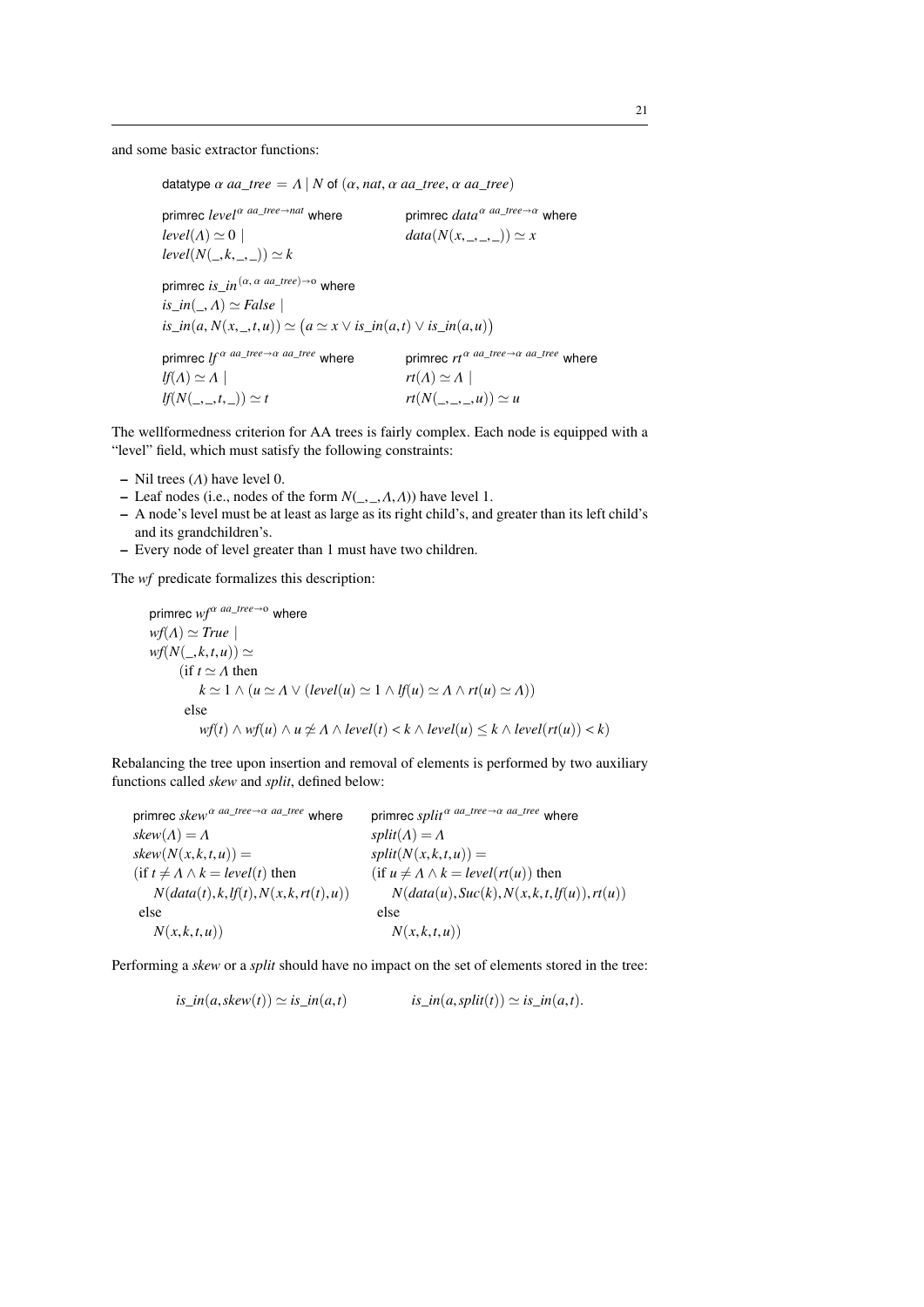Furthermore, applying *skew* or *split* on a well-formed tree should not alter the tree:

$$
wf(t) \longrightarrow skew(t) \simeq t \qquad \qquad wf(t) \longrightarrow split(t) \simeq t.
$$

All these properties can be checked up to cardinality 7 or 8 by Nitpick, within the default time limit of 30 seconds.

Insertion is implemented recursively. It preserves the sort order:

primrec *insort*<sup>( $\alpha$  *aa\_tree*, $\alpha$ ) $\rightarrow \alpha$  *aa\_tree* where</sup>  $\text{insort}(A, x) \simeq N(x, 1, A, A)$  $\text{insort}(N(y, k, t, u), x) \simeq$ *split*(*skew*( $N(y, k, \text{if } x < y \text{ then } \text{insort}(t, x) \text{ else } t, \text{if } x > y \text{ then } \text{insort}(u, x) \text{ else } u))$ )

If we test the property

$$
wf(t) \longrightarrow wf(insort(t,x)),
$$

with the applications of *skew* and *split* commented out (as suggested by the notations *split* and *skew*), we get the counterexample  $t = N(a_1, 1, A, A)$  and  $x = a_2$ . It's hard to see why this is a counterexample without looking up the definition of  $\lt$  on type  $\alpha$ . To improve readability, we will restrict the theorem to *nat* and tell Nitpick to display the value of *insort*(*t*, *x*). The counterexample is now  $t = N(1,1,\Lambda,\Lambda)$  and  $x = 0$ , with *insort*(*t*, *x*) =  $N(1,1,N(0,1,\Lambda,\Lambda),\Lambda)$ . The output reveals that the element 0 was added as a left child of 1, where both nodes have a level of 1. This violates the AA tree invariant, which requires that a left child's level must be less than its parent's. This should not come as a surprise, considering that we commented out the tree rebalancing code. If we reintroduce the code, Nitpick finds no counterexample up to cardinality 7.

As in the context-free grammar case study, Quickcheck can find the same counterexamples as Nitpick, whereas Refute fails.

### 7.3 Lazy Lists

The codatatype  $\alpha$  *llist* of lazy lists [30] is generated by the constructors  $LNil^{\alpha$  *llist* and  $LCons^{(\alpha, \alpha \text{ llist})\rightarrow \alpha \text{ llist}}$ . It is of particular interest to countermodel finding because many basic properties of finite lists do not carry over to infinite lists, often in baffling ways. To illustrate this, we conjecture that appending *ys* to *xs* yields *xs* iff *ys* is *LNil*:

$$
(lcat(xs, ys) \simeq xs) \simeq (ys \simeq LNil).
$$

The function *lcat* is defined corecursively in Sect. 3.4. Nitpick immediately finds the countermodel  $xs = ys = [0, 0, \dots]$ , in which a cardinality of 1 is sufficient for  $\alpha$  and  $\alpha$  *llist*, and the bisimilarity predicate  $\sim$  is unrolled only once. Indeed, appending [0,0,...]  $\neq$  [] to [0,0,...] leaves  $[0,0,...]$  unchanged. Many other counterexamples are possible—for example,  $xs =$  $[0,0,...]$  and  $ys = [1]$ —but Nitpick tends to reuse the objects that are part of its subtermclosed substructures and keep cardinalities low. Although very simple, the counterexample is outside Quickcheck's and Refute's reach, since they do not support codatatypes.

The next example requires the following lexicographic order predicate:

coinductive 
$$
\preceq
$$
<sup>(nat list, nat list)</sup>→o where  
\n*LNil*  $\preceq$  *xs*  
\n $x \le y \rightarrow LCons(x, xs) \preceq LCons(y, ys)$   
\n $xs \preceq ys \rightarrow LCons(x, xs) \preceq LCons(x, ys)$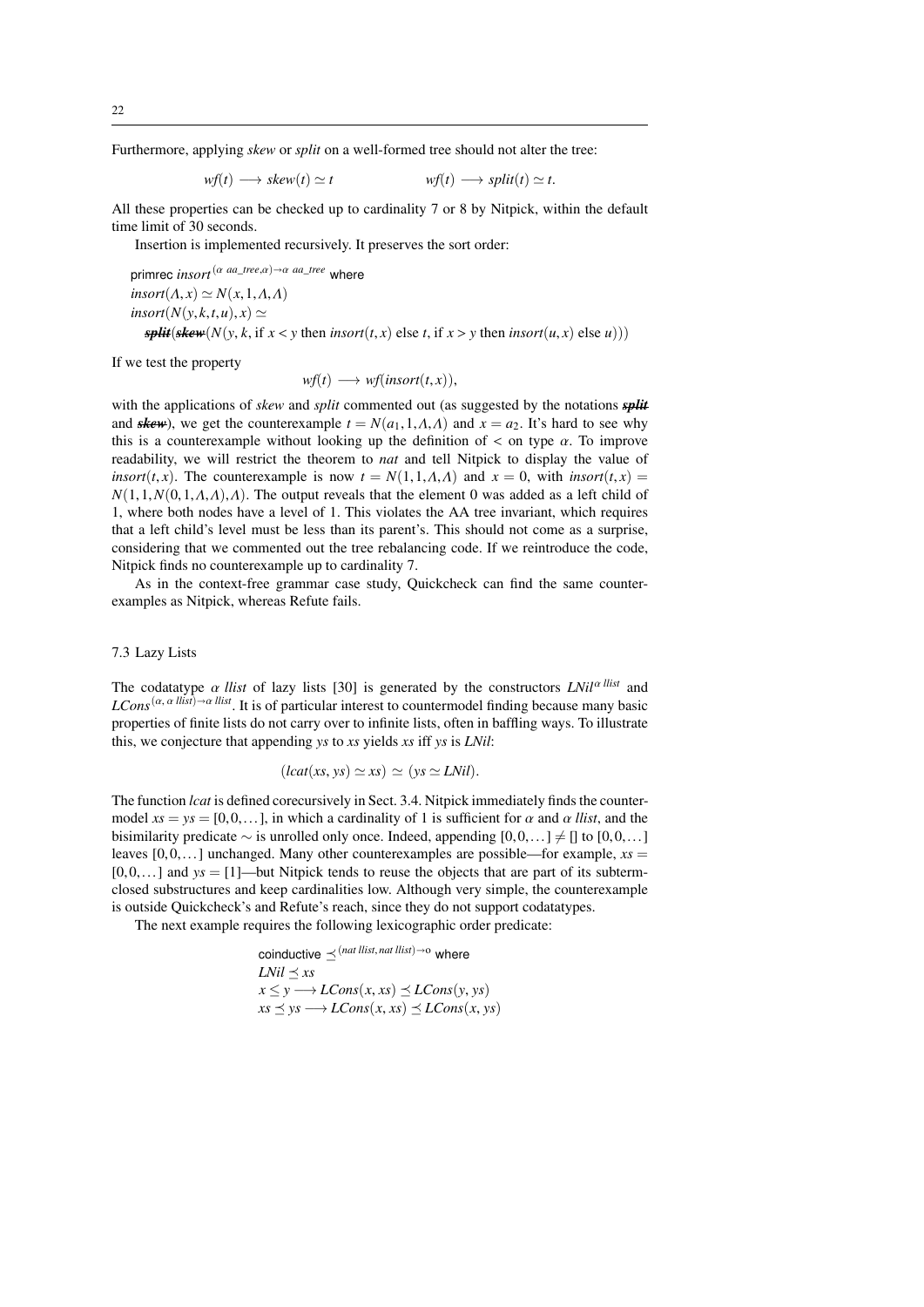The intention of this definition is to define a linear order on lazy lists of natural numbers, and hence the following properties should hold:

REFL:  $xs \le xs$  ANTISYM:  $xs \le ys \land ys \le xs \longrightarrow xs \simeq ys$ LINEAR:  $xs \leq ys \vee ys \leq xs$  TRANS:  $xs \leq ys \wedge ys \leq zs \longrightarrow xs \leq zs$ .

However, Nitpick finds a counterexample for ANTISYM:  $xs = [1, 1]$  and  $ys = [1]$ . On closer inspection, the assumption  $x \le y$  of the second introduction rule for  $\preceq$  should have been  $x < y$ ; otherwise, any two lists *xs*, *ys* with the same head satisfy  $xs \leq ys$ . Once we repair the specification, no more counterexamples are found for the four properties up to cardinality 6 for *nat* and *nat llist*, within the time limit of 30 seconds. This is a strong indication that the properties hold. Andreas Lochbihler used Isabelle to prove all four properties [27].

We could continue like this and sketch a complete theory of lazy lists. Once the definitions and main theorems are in place and have been thoroughly tested using Nitpick, we could start working on the proofs. Developing theories this way usually saves time, because faulty theorems and definitions are discovered much earlier in the process.

#### 8 Related Work

The encoding of algebraic datatypes in FORL has been studied by Kuncak and Jackson [25] and Dunets et al. [13]. Kuncak and Jackson focused on lists and trees. Dunets et al. showed how to handle primitive recursion; their approach to recursion is similar to ours, but the use of a two-valued logic compelled them to generate additional definedness guards. The unrolling of inductive predicates was inspired by bounded model checking [6] and by the Alloy idiom for state transition systems [19, pp. 172–175].

Another inspiration has been Weber's higher-order model finder Refute [36]. It uses a three-valued logic, but sacrifices soundness for precision. Datatypes are approximated by subterm-closed substructures [36, pp. 58–64] that contain *all* datatype values built using up to *k* nested constructors. This scheme proved disadvantageous in practice, because it generally requires higher cardinalities to obtain the same models as with Kuncak and Jackson's approach. Weber handled (co)inductive predicates by expanding their HOL definition, which in practice does not scale beyond a cardinality of 3 for the predicate's domain because of the higher-order quantifier.

The Nitpick tool, which implements the techniques presented here, is described in a separate paper [8] that covers the handling of higher-order quantification and functions. The paper also presents an evaluation of the tool on various Isabelle/HOL theories, where it competes against Refute and Quickcheck [4], as well as two case studies.

### 9 Conclusion

Despite recent advances in lightweight formal methods, there remains a wide gap between specification languages that lend themselves to automatic analysis and those that are used in actual formalizations. As an example, infinite types are ubiquitous, yet most model finders either spin forever  $[12, 28]$ , give up immediately  $[11]$ , or are unsound  $[1; 33, p. 164; 36]$  on finitely unsatisfiable formulas.

We identified several commonly used definitional principles and showed how to encode them in first-order relational logic (FORL), the logic supported by the Kodkod model finder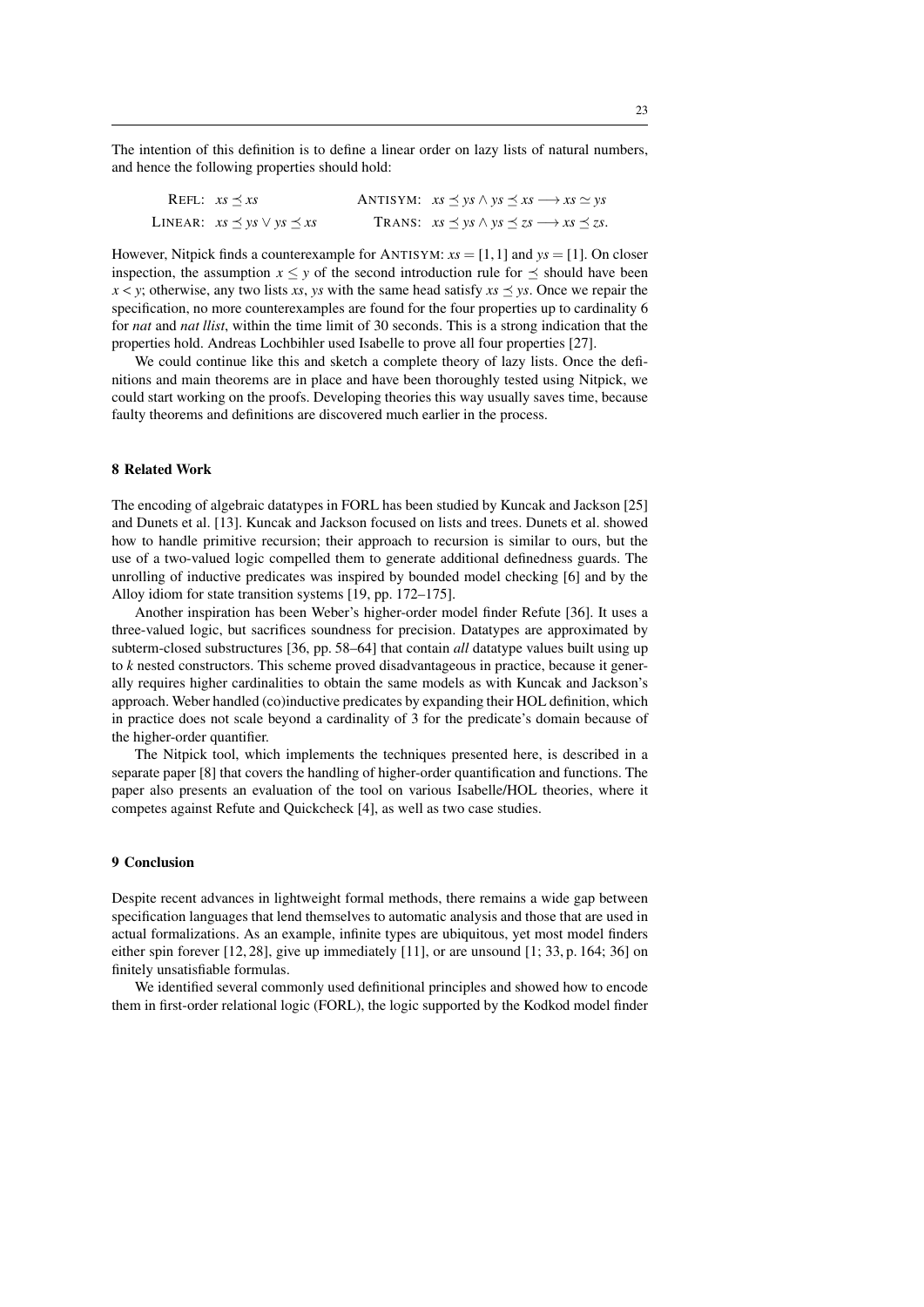and the Alloy Analyzer. Our main contribution has been to develop three ways to translate (co)inductive predicates to FORL, based on wellfoundedness, polarity, and linearity. Other contributions have been to formulate an axiomatization of coalgebraic datatypes that caters for infinite ( $\omega$ -regular) values and to devise a procedure that computes the acyclicity axiom for mutually recursive datatypes.

Counterexample generators encourages a style of theory development where users start by stating their definitions and main theorems and testing these thoroughly before working on the proofs. Developing theories this way usually saves time, because faulty conjectures and definitions are discovered much earlier in the process. Our experience with the counterexample generator Nitpick has shown that the techniques scale to handle real-world specifications, including a security type system and a hotel key card system [8]. A user reported saving several hours of failed proof attempts thanks to Nitpick's support for codatatypes and coinductive predicates while developing a formal theory of infinite process traces [26].

Acknowledgment I want to thank Sascha Böhme, Lukas Bulwahn, Andreas Lochbihler, Tobias Nipkow, Mark Summerfield, and the anonymous reviewers for suggesting many improvements to this article, and Alexander Krauss for helping to structure it.

## References

- 1. W. Ahrendt. Deductive search for errors in free data type specifications using model generation. In A. Voronkov, editor, *CADE-18*, volume 2392 of *LNAI*, pages 211–225. Springer, 2002.
- 2. A. Andersson. Balanced search trees made simple. In F. K. H. A. Dehne, N. Santoro, and S. Whitesides, editors, *WADS 1993*, volume 709 of *LNCS*, pages 61–70. Springer, 1993.
- 3. M. Balser, W. Reif, G. Schellhorn, K. Stenzel, and A. Thums. Formal system development with KIV. In T. Maibaum, editor, *FASE 2000*, number 1783 in LNCS. Springer, 2000.
- 4. S. Berghofer and T. Nipkow. Random testing in Isabelle/HOL. In J. Cuellar and Z. Liu, editors, *SEFM 2004*, pages 230–239. IEEE C.S., 2004.
- 5. S. Berghofer and M. Wenzel. Inductive datatypes in HOL—lessons learned in formal-logic engineering. In Y. Bertot, G. Dowek, A. Hirschowitz, C. Paulin, and L. Théry, editors, *TPHOLs '99*, volume 1690 of *LNCS*, pages 19–36, 1999.
- 6. A. Biere, A. Cimatti, E. M. Clarke, and Y. Zhu. Symbolic model checking without BDDs. In R. Cleaveland, editor, *TACAS '99*, volume 1579 of *LNCS*, pages 193–207. Springer, 1999.
- 7. J. C. Blanchette and A. Krauss. Monotonicity inference for higher-order formulas. In J. Giesl and R. Hähnle, editors, *IJCAR 2010*, volume 6173 of *LNCS*, pages 91–106. Springer, 2010.
- 8. J. C. Blanchette and T. Nipkow. Nitpick: A counterexample generator for higher-order logic based on a relational model finder. In M. Kaufmann and L. Paulson, editors, *ITP-10*, volume 6172 of *LNCS*, pages 131–146. Springer, 2010.
- 9. L. Bulwahn, A. Krauss, and T. Nipkow. Finding lexicographic orders for termination proofs in Isabelle/HOL. In K. Schneider and J. Brandt, editors, *TPHOLs 2007*, volume 4732 of *LNCS*, pages 38–53. Springer, 2007.
- 10. A. Church. A formulation of the simple theory of types. *J. Symb. Log.*, 5:56–68, 1940.
- 11. K. Claessen and A. Lillieström. Automated inference of finite unsatisfiability. In R. A. Schmidt, editor, *CADE-22*, volume 5663 of *LNAI*, pages 388–403. Springer, 2009.
- 12. K. Claessen and N. Sörensson. New techniques that improve MACE-style model finding. In *MODEL*, 2003.
- 13. A. Dunets, G. Schellhorn, and W. Reif. Bounded relational analysis of free datatypes. In B. Beckert and R. Hähnle, editors, *TAP 2008*, volume 4966 of *LNCS*, pages 99–115. Springer, 2008.
- 14. J. Giesl, P. Schneider-Kamp, and R. Thiemann. AProVE 1.2: Automatic termination proofs in the dependency pair framework. In *IJCAR 2006*, volume 4130 of *LNAI*, pages 281–286, 2006.
- 15. M. J. C. Gordon and T. F. Melham, editors. *Introduction to HOL: A Theorem Proving Environment for Higher Order Logic*. Cambridge University Press, 1993.
- 16. E. L. Gunter. Why we can't have SML-style datatype declarations in HOL. In L. J. M. Claesen and M. J. C. Gordon, editors, *TPHOLs 1992*, IFIP Transactions, pages 561–568. North-Holland/Elsevier, 1993.